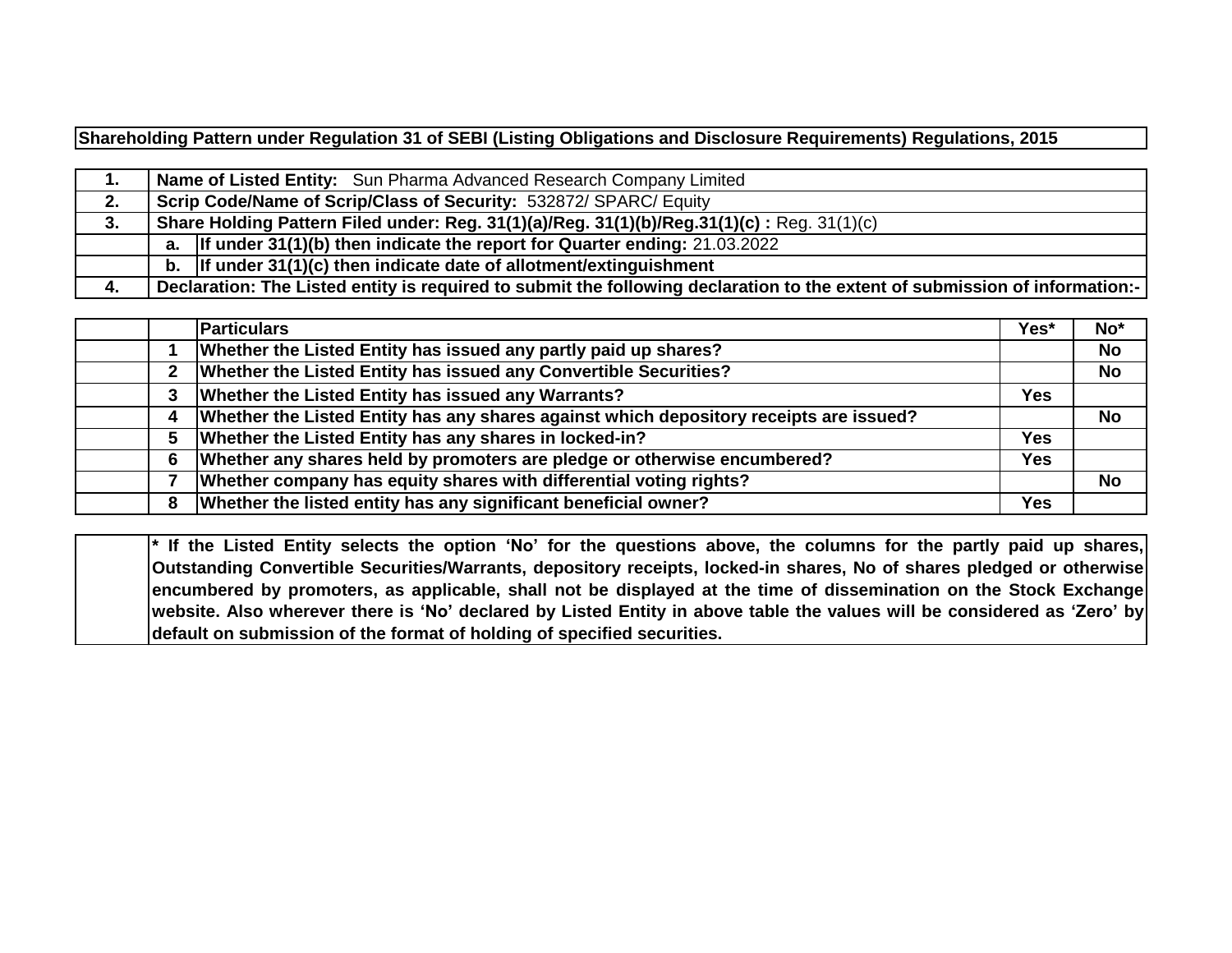**Sun Pharma Advanced Research Company Limited**

|                                     | Table I - Summary Statement holding of specified securities |              |                                                     |                         |                             |                          |                               |                                                                    |                             |                    |              |                                              |                                                |                                      |                           |                                                                   |                           |                             |
|-------------------------------------|-------------------------------------------------------------|--------------|-----------------------------------------------------|-------------------------|-----------------------------|--------------------------|-------------------------------|--------------------------------------------------------------------|-----------------------------|--------------------|--------------|----------------------------------------------|------------------------------------------------|--------------------------------------|---------------------------|-------------------------------------------------------------------|---------------------------|-----------------------------|
|                                     |                                                             |              |                                                     |                         |                             |                          |                               | Number of Voting Rights held in each<br><b>class of securities</b> |                             |                    |              |                                              |                                                | <b>Number of Locked</b><br>in shares |                           | Number of Shares<br>pledged or<br><b>lotherwise</b><br>encumbered |                           |                             |
|                                     |                                                             |              |                                                     |                         |                             |                          |                               | <b>No of Voting Rights</b>                                         |                             |                    |              | No. of<br><b>Shares</b>                      | <b>Share</b><br>holding, as a<br>$\%$ assuming |                                      |                           |                                                                   |                           |                             |
|                                     |                                                             |              |                                                     | No. of<br><b>Partly</b> | No. of<br>shares<br>underly |                          | $\log$ as a %<br>of total no. | Shareholdi Class eg: X                                             | <b>Class Total</b><br>eg: y |                    |              | <b>Under</b><br><b>Iying Out</b><br>standing | lfull<br>conversion<br>lof                     |                                      |                           |                                                                   |                           | Number of                   |
|                                     |                                                             |              |                                                     | paid-                   | ing                         |                          | of shares                     |                                                                    |                             |                    | <b>Total</b> | convert                                      | convertible                                    |                                      |                           |                                                                   |                           | equity                      |
|                                     |                                                             |              | No. of fully                                        | up                      | <b>Deposi</b>               |                          | calculated)                   |                                                                    |                             |                    | as a $%$     | lible                                        | securities (as                                 |                                      | As a %                    |                                                                   | As a %                    | shares held                 |
| <b>Cate</b>                         |                                                             |              | Nos. of $ $ paid up<br>shareho equity shares shares | equity                  | tory                        | <b>Receip Total nos.</b> | as per<br>SCRR,               |                                                                    |                             |                    | lot          | securities<br>$ $ (A+B+C   (including        | a percentage<br>of diluted                     | No.                                  | of total<br><b>Shares</b> |                                                                   | of total<br><b>Shares</b> | $\mathsf{I}$<br>demateriali |
|                                     | gory Category of shareholder                                | <b>Iders</b> | held                                                | held                    | ts                          | shares held              | 1957)                         |                                                                    |                             |                    |              | <b>Warrants</b> )                            | $ \text{share capital} (a)$                    |                                      |                           | $held(b)$ $ No. (a)$                                              | held(b)                   | sed form                    |
|                                     |                                                             |              |                                                     |                         |                             |                          | (VIII) As a %                 |                                                                    |                             |                    |              |                                              | $(XI) = (VII)+(X)$                             |                                      |                           |                                                                   |                           |                             |
|                                     |                                                             |              |                                                     |                         |                             | $(VII) =$                | of                            |                                                                    |                             |                    |              |                                              | As a % of                                      |                                      |                           |                                                                   |                           |                             |
|                                     | (II)                                                        | (III)        | (IV)                                                | (V)                     | (VI)                        | $(IV)+(V)+(V)$           | (A+B+C2)                      |                                                                    |                             | (IX)               |              | (X)                                          | $(A+B+C2)$                                     | (XII)                                |                           | (XIII)                                                            |                           | (XIV)                       |
| $\overline{(A)}$                    | Promoter & Promoter Group                                   | 14           | 187834196                                           |                         |                             | 187834196                | 69.09                         | 187834196                                                          | $\overline{0}$              | 187834196          | 69.09        | 25280899                                     | 65.67                                          | 13487572                             | 7.18                      | 4100000                                                           | 2.18                      | 187832996                   |
| (B)                                 | Public                                                      | 93083        | 84044770                                            |                         |                             | 84044770                 | 30.91                         | 84043186                                                           |                             | 84043186           | 30.91        | 27361723                                     | 34.33                                          | 1404494                              | 1.67                      | <b>NA</b>                                                         | <b>NA</b>                 | 83342065                    |
| $\frac{\overline{C}}{\overline{C}}$ | Non Promoter - Non Public                                   |              |                                                     |                         |                             |                          | 0.00                          |                                                                    |                             |                    | 0.00         |                                              |                                                |                                      |                           | <b>NA</b>                                                         | <b>NA</b>                 | 0                           |
|                                     | <b>Shares Underlying DRs</b>                                |              |                                                     |                         |                             |                          |                               |                                                                    |                             |                    | 0.00         |                                              |                                                |                                      |                           | <b>NA</b>                                                         | <b>NA</b>                 | $\overline{0}$              |
| (C2)                                | Shares Held by Employee                                     |              |                                                     |                         |                             |                          |                               |                                                                    |                             |                    | 0.00         |                                              |                                                |                                      |                           | <b>NA</b>                                                         | <b>NA</b>                 | 0                           |
|                                     | Trust                                                       |              |                                                     |                         |                             |                          |                               |                                                                    |                             |                    |              |                                              |                                                |                                      |                           |                                                                   |                           |                             |
|                                     | <b>Total</b>                                                | 93097        | 271878966                                           |                         | 0                           | 271878966                | 100.00                        | 271877382                                                          |                             | 0 271877382 100.00 |              | 52642622                                     |                                                | 100.00 14892066                      | 5.48                      | 4100000                                                           |                           | 1.51 271175061              |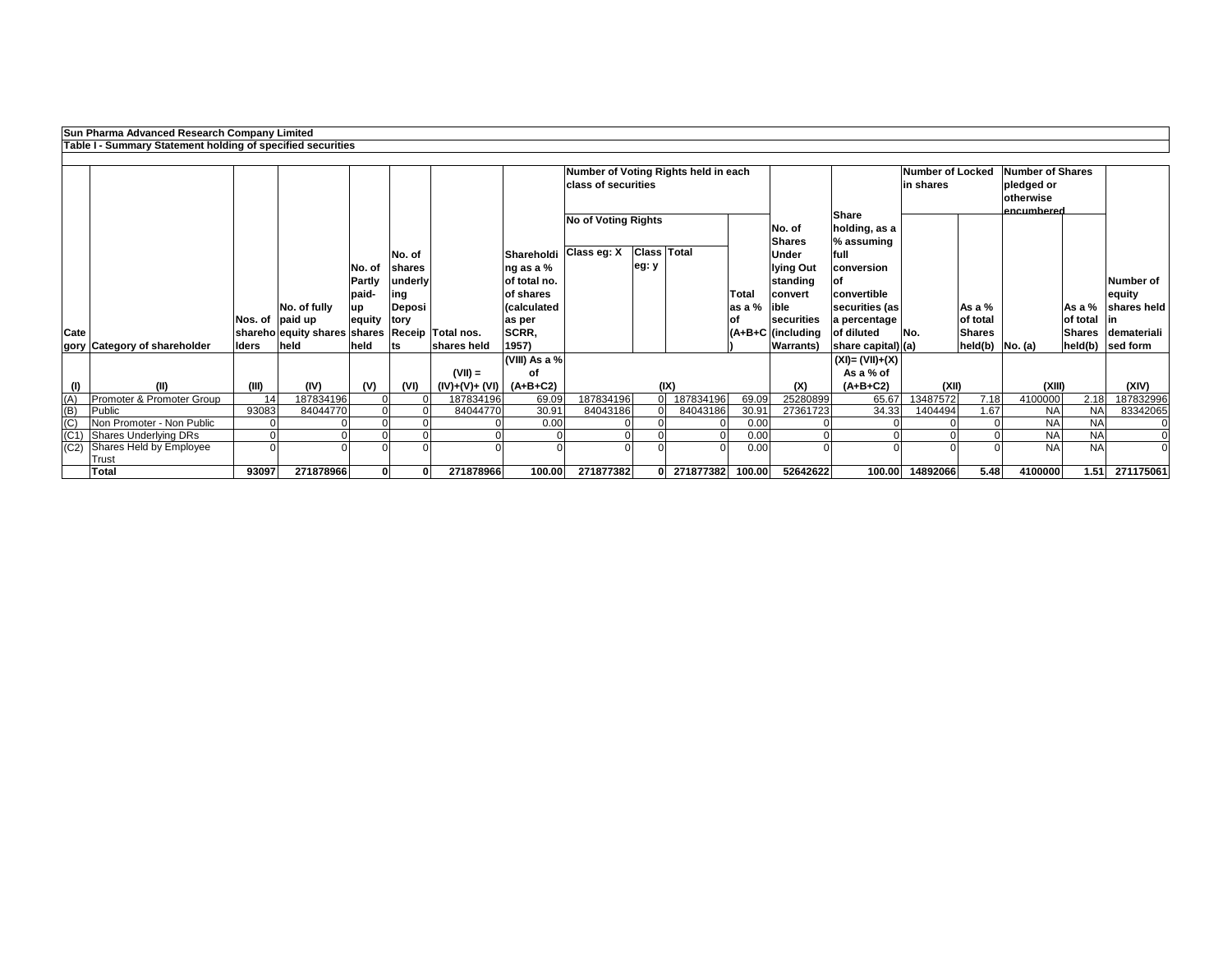|                | Sun Pharma Advanced Research Company Limited                                         |           |                      |             |              |                                          |              |                            |       |                                      |                 |                   |                                  |                                             |                                           |            |               |                       |
|----------------|--------------------------------------------------------------------------------------|-----------|----------------------|-------------|--------------|------------------------------------------|--------------|----------------------------|-------|--------------------------------------|-----------------|-------------------|----------------------------------|---------------------------------------------|-------------------------------------------|------------|---------------|-----------------------|
|                | Table II - Statement showing shareholding pattern of the Promoter and Promoter Group |           |                      |             |              |                                          |              |                            |       |                                      |                 |                   |                                  |                                             |                                           |            |               |                       |
|                | <b>Category &amp; Name of the</b>                                                    | Nos.      | $\vert$ No. of fully |             |              | Partly No. of Total nos.                 | Sharehol     |                            |       | Number of Voting Rights held in each |                 | No. of            | Shareholding,                    | Number of Locked Number of Shares Number of |                                           |            |               |                       |
|                | shareholders                                                                         | <b>of</b> | paid up              | paid-       |              | shares shares held                       | ding %       | class of securities        |       |                                      |                 | <b>Shares</b>     | as a $%$                         | in shares                                   |                                           | pledged or |               | equity                |
|                |                                                                                      |           | share equity         | <b>up</b>   | lunderl      |                                          | calculate    |                            |       |                                      | <b>Total as</b> | Underlying        | assuming full                    |                                             |                                           | otherwise  |               | shares held           |
|                |                                                                                      |           | holder shares held   | equity ying |              |                                          | d as per     | <b>No of Voting Rights</b> |       |                                      |                 |                   | <b>Outstanding conversion of</b> |                                             |                                           | encumbered |               |                       |
|                |                                                                                      |           |                      |             | share Deposi |                                          | <b>SCRR,</b> | Class eg: X Class Total    |       |                                      | a % of          | convertible       | convertible                      | <b>No.</b> (a)                              | $\overline{As}$ a % $\overline{No}$ . (a) |            |               | As a % dematerialis ' |
|                |                                                                                      |           |                      | s held tory |              |                                          | 1957 As a    |                            | eg: y |                                      | $(A+B+C)$       | <b>securities</b> | securities (as                   |                                             | of total                                  |            | of total      | ed form               |
|                |                                                                                      |           |                      |             | Receip       |                                          | $%$ of       |                            |       |                                      |                 | (including        | a percentage                     |                                             | <b>Shares</b>                             |            | <b>Shares</b> |                       |
|                |                                                                                      |           |                      |             |              |                                          | $(A+B+C2)$   |                            |       |                                      |                 | <b>Warrants</b> ) | of diluted                       |                                             | held                                      |            | held          |                       |
|                |                                                                                      |           |                      |             | lts          |                                          |              |                            |       |                                      |                 |                   | share capital)                   |                                             | (b)                                       |            | (b)           |                       |
|                |                                                                                      |           |                      |             |              |                                          |              |                            |       |                                      |                 |                   |                                  |                                             |                                           |            |               |                       |
|                |                                                                                      |           |                      |             |              |                                          | (VIII) As a  |                            |       |                                      |                 |                   | $(XI) = (VII) + (X)$             |                                             |                                           |            |               |                       |
|                |                                                                                      |           |                      |             |              | $(VII) =$                                | $%$ of       |                            |       |                                      |                 |                   | As a % of                        |                                             |                                           |            |               |                       |
|                | (1)                                                                                  | (III)     | (IV)                 | (V)         | (VI)         | $\left  (IV)+(V)+ (VI) \right  (A+B+C2)$ |              |                            |       | (IX)                                 |                 |                   | $(A+B+C2)$                       | (XII)                                       |                                           | (XIII)     |               | (XIV)                 |
|                | Indian                                                                               |           |                      |             |              |                                          |              |                            |       |                                      |                 | (X)               |                                  |                                             |                                           |            |               |                       |
|                |                                                                                      |           | 40159986             | $\Omega$    |              | 40159986                                 | 14.77        | 40159986                   |       | 40159986                             | 14.77           | 25280899          | 20.17                            | 8426966                                     | 20.98                                     | ΩI         | 0.00          | 40159986              |
| (a)            | Individuals / Hindu Undivided Family                                                 |           |                      |             |              |                                          |              |                            |       |                                      |                 |                   |                                  |                                             |                                           |            |               |                       |
|                | Dilip Shantilal Shanghvi                                                             |           | 36529761             |             |              | 36529761                                 | 13.44        | 36529761                   |       | 36529761                             | 13.44           | 25280899          | 19.05                            | 8426966                                     | 23.07                                     |            | 0.00          | 36529761              |
|                | Sudhir Valia                                                                         |           | 1833951              |             |              | 1833951                                  | 0.67         | 1833951                    |       | 1833951                              | 0.67            |                   | 0.57                             |                                             | 0.00                                      | $\Omega$   | 0.00          | 1833951               |
|                | Vibha Dilip Shanghvi                                                                 |           | 1063236              |             |              | 1063236                                  | 0.39         | 1063236                    |       | 1063236                              | 0.39            |                   | 0.33                             |                                             | 0.00                                      |            | 0.00          | 1063236               |
|                | Aalok Dilip Shanghvi                                                                 |           | 350162               |             |              | 350162                                   | 0.13         | 350162                     |       | 350162                               | 0.13            |                   | 0.11                             |                                             | 0.00                                      |            | 0.00          | 350162                |
|                | Vidhi Dilip Shanghvi                                                                 |           | 344081               |             | $\Omega$     | 344081                                   | 0.13         | 344081                     |       | 344081                               | 0.13            |                   | 0.11                             |                                             | 0.00                                      |            | 0.00          | 344081                |
|                | Kumud S. Shanghvi                                                                    |           | 38795                |             |              | 38795                                    | 0.01         | 38795                      |       | 38795                                | 0.01            |                   | 0.01                             |                                             | 0.00                                      |            | 0.00          | 38795                 |
|                | (b) Central Government / State                                                       |           |                      |             |              |                                          | 0.00         |                            |       |                                      | 0.00            |                   | 0.00                             |                                             | 0.00                                      |            |               |                       |
|                | (c) Financial Institutions / Banks                                                   |           | ΩI                   |             | $\mathbf{0}$ |                                          | 0.00         |                            |       | 0                                    | 0.00            |                   | 0.00                             |                                             | 0.00                                      |            |               | 0                     |
|                | (d) Any Other (Specify)                                                              |           | 147674210            |             |              | 147674210                                | 54.32        | 147674210                  |       | 147674210                            | 54.32           |                   | 45.51                            | 5060606                                     | 3.43                                      | 4100000    | 2.78          | 147673010             |
|                | <b>Promoter Trust</b>                                                                |           | 154922               |             |              | 154922                                   | 0.06         | 154922                     |       | 154922                               | 0.06            |                   | 0.05                             |                                             | 0.00                                      |            | 0.00          | 154922                |
|                | Shanghvi Family & Friends Benefit Trust                                              |           | 154922               |             |              | 154922                                   | 0.06         | 154922                     |       | 154922                               | 0.06            |                   | 0.05                             |                                             | 0.00                                      |            | 0.00          | 154922                |
|                | (Kumud S. Shanghvi and Dilip S.                                                      |           |                      |             |              |                                          |              |                            |       |                                      |                 |                   |                                  |                                             |                                           |            |               |                       |
|                | Shanghvi)                                                                            |           |                      |             |              |                                          |              |                            |       |                                      |                 |                   |                                  |                                             |                                           |            |               |                       |
|                | <b>Persons Acting In Concert</b>                                                     | າ         | 5413194              | 0           | 0            | 5413194                                  | 1.99         | 5413194                    |       | 5413194                              | 1.99            |                   | 1.67                             |                                             | 0.00                                      | 4100000    | 75.74         | 5413194               |
|                | Raksha S.Valia                                                                       |           | 4145231              |             |              | 4145231                                  | 1.52         | 4145231                    |       | 4145231                              | 1.52            |                   | 1.28                             |                                             | 0.00                                      | 4100000    | 98.91         | 4145231               |
|                | Unimed Investments Limited                                                           |           | 1267963              |             |              | 1267963                                  | 0.47         | 1267963                    |       | 1267963                              | 0.47            |                   | 0.39                             |                                             | 0.00                                      |            | 0.00          | 1267963               |
|                | <b>Bodies Corporate</b>                                                              |           | 142106094            |             |              | 142106094                                | 52.27        | 142106094                  |       | 142106094                            | 52.27           |                   | 43.79                            | 5060606                                     | 3.56                                      |            | 0.00          | 142104894             |
|                | Shanghvi Finance Private Limited                                                     |           | 137211787            |             |              | 137211787                                | 50.47        | 137211787                  |       | 137211787                            | 50.47           |                   | 42.28                            | 5060606                                     | 3.69                                      |            | 0.00          | 137210587             |
|                | Flamboyawer Finance Private Limited                                                  |           | 2543                 |             |              | 2543                                     | 0.00         | 2543                       |       | 2543                                 | 0.00            |                   | 0.00                             |                                             | 0.00                                      |            | 0.00          | 2543                  |
|                | Sanghvi Properties Private Limited                                                   |           | 1887                 |             |              | 1887                                     | 0.00         | 1887                       |       | 1887                                 | 0.00            |                   | 0.00                             |                                             | 0.00                                      |            | 0.00          | 1887                  |
|                | <b>Gujarat Sun Pharmaceutical Industries</b>                                         |           | 1751                 |             |              | 1751                                     | 0.00         | 1751                       |       | 1751                                 | 0.00            |                   | 0.00                             |                                             | 0.00                                      |            | 0.00          | 1751                  |
|                | Pvt Ltd                                                                              |           |                      |             |              |                                          |              |                            |       |                                      |                 |                   |                                  |                                             |                                           |            |               |                       |
|                | Aditya Medisales Limited                                                             |           | 4888126              |             |              | 4888126                                  | 1.80         | 4888126                    |       | 4888126                              | 1.80            |                   | 1.51                             |                                             | 0.00                                      |            | 0.00          | 4888126               |
|                | Sub Total (A)(1)                                                                     | 14        | 187834196            |             |              | 187834196                                | 69.09        | 187834196                  |       | 187834196                            | 69.09           |                   | 57.88                            | 13487572                                    | 7.18                                      | 4100000    | 2.18          | 187832996             |
| 2 <sup>1</sup> | Foreign                                                                              |           |                      |             |              |                                          |              |                            |       |                                      |                 |                   |                                  |                                             |                                           |            |               |                       |
|                | Individuals (Non-Resident Individuals)                                               |           |                      |             |              |                                          |              |                            |       |                                      |                 |                   | 0.00                             |                                             |                                           |            |               |                       |
| (a)            | / Foreign Individuals)<br>(b) Government                                             |           |                      |             |              |                                          |              |                            |       |                                      |                 |                   |                                  |                                             |                                           |            |               |                       |
|                | <i><b>Institutions</b></i>                                                           |           |                      |             |              |                                          |              |                            |       |                                      |                 |                   | 0.00<br>0.00                     |                                             |                                           |            |               | 0                     |
| (c)            | (d) Foreign Portfolio Investor                                                       |           |                      |             |              |                                          |              |                            |       |                                      |                 |                   | 0.00                             |                                             |                                           |            |               |                       |
|                | (e) Any Other (Specify)                                                              |           |                      |             |              |                                          |              |                            |       |                                      |                 |                   | 0.00                             |                                             |                                           |            |               |                       |
|                | Sub Total (A)(2)                                                                     |           |                      |             |              |                                          |              |                            |       |                                      |                 |                   | 0.00                             |                                             |                                           |            |               | 0                     |
|                |                                                                                      | 14        | 187834196            |             |              | 187834196                                | 69.09        | 187834196                  |       | 187834196                            | 69.09           | 25280899          | 65.67                            | 13487572                                    | 7.18                                      | 4100000    | 2.18          | 187832996             |
|                | <b>Total Shareholding Of Promoter And</b>                                            |           |                      |             |              |                                          |              |                            |       |                                      |                 |                   |                                  |                                             |                                           |            |               |                       |
|                | <b>Promoter Group</b>                                                                |           |                      |             |              |                                          |              |                            |       |                                      |                 |                   |                                  |                                             |                                           |            |               |                       |
|                | $ (A)=(A)(1)+(A)(2)$                                                                 |           |                      |             |              |                                          |              |                            |       |                                      |                 |                   |                                  |                                             |                                           |            |               |                       |

**(1) PAN would not be displayed on website of Stock Exchange(s)** 

**(2) The term 'Encumbrance' has the same meaning as assigned under regulation 28(3) of SEBI (Substantial Acquisition of Shares and Takeovers) Regulations, 2011.**

**Note : Details of Shares which remain unclaimed may be given here along with details such as number of shareholders, outstanding shares held in demat/unclaimed suspense account, voting rights which are frozen etc.**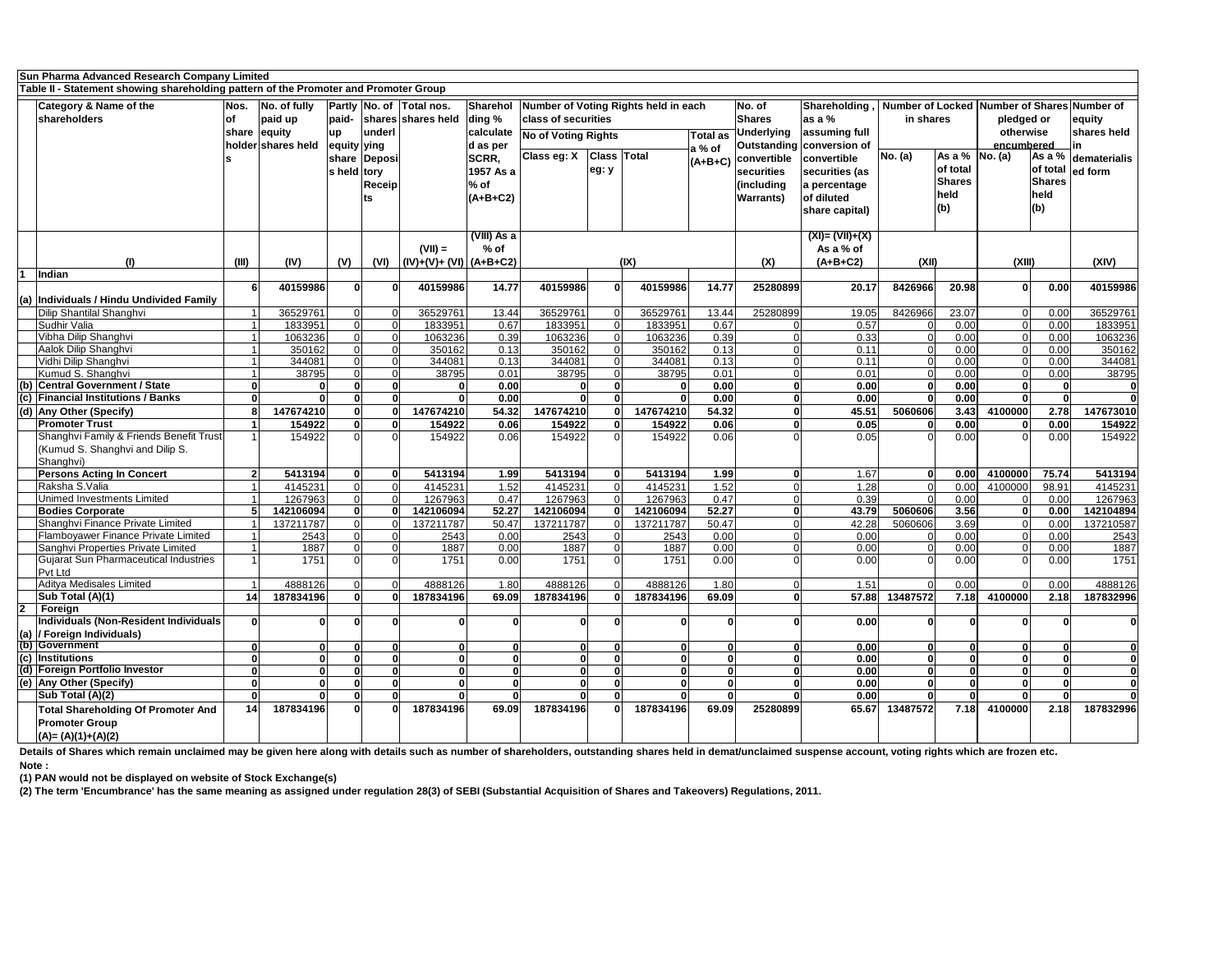| Table III - Statement showing shareholding pattern of the Public shareholder<br>$ $ Shareholding , as $ $ Number of Locked $ $<br>Nos. of No. of fully<br>Number of Voting Rights held in each<br><b>Category &amp; Name of the shareholders</b><br>No. of<br>Total nos.<br><b>Share</b><br>No. of<br><b>Number of</b><br>Number of<br><b>Partly</b><br>holding %<br><b>Shares</b><br>paid-up<br>paid up<br>shares held<br>class of securities<br>a % assuming full<br>in shares<br><b>Shares</b><br>Ishare<br>shares<br>equity<br>shares held<br>holders  equity <br><b>Underlying</b><br>conversion of<br>lequity<br>under<br>calculated<br>pledged or<br>shares held<br>convertible<br>otherwise<br>Outstanding<br>shares<br>lying<br>as per<br>in.<br><b>SCRR, 1957</b><br>convertible<br>securities (as a<br>dematerialis<br>held<br><b>Deposi-</b><br>encumbered<br>As a % of<br>securities<br>ed form<br>percentage of<br>$ As a \%   No.$<br>As a %<br><b>No of Voting Rights</b><br><b>Total as</b><br>No. (a)<br>tory<br>$(A+B+C2)$<br>diluted share<br>(including<br>of total<br><b>Receipts</b><br>a % of<br>$ $ of total $ $ (a)<br><b>Class</b><br>Class eg:<br><b>Total</b><br><b>Warrants)</b><br>capital)<br><b>Shares</b><br>$(A+B+C)$<br><b>Shares</b><br>X<br>eg: y<br>held(b)<br>held(b)<br>$(VII) =$<br>(VIII) As a %<br>$(IV)+(V)+(VI)$ of $(A+B+C2)$<br>% of (A+B+C2)<br>(1)<br>(IV)<br>(V)<br>(IX)<br>(XII)<br>(XIII)<br>(XIV)<br>(III)<br>(VI)<br>(X)<br><b>Institutions</b><br>650717<br>0.24<br>$0$ NA<br><b>NA</b><br>(a) Mutual Fund<br>650717<br>650717<br>650717<br>0.24<br>0.20<br>650617<br>$0$ <sub>NA</sub><br><b>NA</b><br>0.00<br>0.00<br><b>Venture Capital Funds</b><br>0.00<br>(b)<br>0.52<br>99.72 NA<br>1408494<br>0.52<br>1408494<br>1408494<br>1404494<br><b>NA</b><br><b>Alternate Investment Funds</b><br>1408494<br>0.43<br>1408494<br>(c)<br>0.00<br>$\overline{0.00}$<br>$0$ <sub>NA</sub><br><b>NA</b><br>0.00<br>(d) Foreign Venture Capital Investors<br>ΩI<br>55<br>6516315<br><b>NA</b><br>6516315<br>6516315<br>6516315<br>4770725<br>0 NA<br>2.40<br>2.40<br><b>Foreign Portfolio Investor</b><br>3.48<br>(e)<br>6515115<br>0 <sub>NA</sub><br>650<br>0.00<br>650<br><b>NA</b><br><b>Financial Institutions / Banks</b><br>650<br>650<br>0.00<br>0.00<br>566<br>(f)<br>0 <sub>NA</sub><br>0.00<br><b>NA</b><br>0.00<br>0.00<br><b>Insurance Companies</b><br>(g)<br>$0$ <sub>NA</sub><br><b>NA</b><br><b>Provident Funds/ Pension Funds</b><br>0.00<br>0l<br>0.00<br>0.00<br>$\Omega$<br>(h)<br>$0$ <sub>NA</sub><br><b>NA</b><br>0.00<br>0.00<br>0.00<br>(i)<br>$\Omega$<br><b>Any Other (Specify)</b><br><sup>0</sup><br>67<br>16.38 NA<br>8576176<br>8576176<br>3.15<br>8576176<br>8576176<br>3.15<br><b>NA</b><br>8574792<br>Sub Total $(B)(1)$<br>4.11<br>1404494<br>4770725<br><b>Central Government/ State Government(s)/</b><br><b>President of India</b><br>$\overline{2}$<br>668<br>668<br>668<br>668<br>$0$ NA<br>668<br>0.00<br>0.00<br><b>INA</b><br>Central Government / State Government(s)<br>0.00<br>668<br>668<br>0.00<br>668<br>0.00<br>0.00<br>$0$ NA<br>NA<br>Sub Total (B)(2)<br>668<br>n<br>668<br><b>Non-Institutions</b><br>Individuals<br>(a)<br>. Individual shareholders holding nominal<br>0 NA<br><b>NA</b><br>11.56<br>11.56<br>451683<br>31439280<br>31439280<br>31439280<br>88442<br>31439280<br>9.83<br>30760549<br>share capital up to Rs. 2 lakhs.<br>ii. Individual shareholders holding nominal<br><b>NA</b><br>5.74<br>0 NA<br>9031980<br>16<br>9031980<br>9031980<br>3.32<br>9031980<br>9031980<br>9583141<br>3.32<br>share capital in excess of Rs. 2 lakhs.<br>(b) NBFCs registered with RBI<br>382481<br>382481<br>0.14<br>382481<br>382481<br>0.14<br>0.12<br>0 NA<br><b>NA</b><br>382481<br>n<br>$0$ NA<br>0.00<br><b>NA</b><br>0.00<br>(c) Employee Trusts<br>(d) Overseas Depositories (holding DRs)<br>0.00<br>0 NA<br>0.00<br><b>NA</b><br><b>ONA</b><br>34614185<br>34612601<br>34612601<br>12.73<br><b>TNA</b><br>(e)  Any Other (Specify)<br>12.73<br>14.54<br>4552<br>12556174<br>34614185<br>34591595<br>$0$ NA<br><b>NA</b><br>10325879<br>10325879<br>3.80<br>10325879<br>10325879<br>3.80<br>3.18<br>10325879<br>Trusts<br>3.79<br>0 NA<br><b>NA</b><br>10317377<br>10317377<br>3.79<br>10317377<br>10317377<br>3.18<br>10317377<br>Sun Pharmaceutical Industries Key Employees<br><b>Benefit Trust</b><br>1805670<br><b>NA</b><br>2256<br>1805670<br>1805670<br>0.66<br>1805670<br>0.66<br>0 NA<br>1805670<br><b>Hindu Undivided Family</b><br>0.56<br>-OI<br>- Ol<br>555<br>0.14<br>383151<br>0.14<br>0 NA<br><b>Non Resident Indians (Non Repat)</b><br>383151<br>383151<br>383151<br>0.12<br><b>NA</b><br>383151<br>0.23<br>$0$ NA<br><b>Non Resident Indians (Repat)</b><br>1024<br>622974<br>622974<br>0.23<br>622974<br>622974<br>0.19<br><b>NA</b><br>612810<br>1.50<br>4077842<br>1.50<br>0 NA<br>57<br>4077842<br>4077842<br>4077842<br>1.26<br><b>NA</b><br>4077842<br><b>Body Corporate-Ltd Liability-Partnership</b><br>35657<br>35657<br>35657<br>35657<br>35657<br>0.01<br>$0$ NA<br>0.01<br>0.01<br><b>NA</b><br><b>Other Directors</b><br>$0$ NA<br>9600<br>0.00<br>9600<br><b>NA</b><br>9600<br><b>Overseas Bodies Corporates</b><br>9600<br>9600<br>0.00<br>0.00<br>358146<br>$0$ NA<br><b>NA</b><br>116<br>358146<br>358146<br>0.13<br>358146<br>0.13<br>0.11<br>358146<br><b>Clearing Member</b><br>$0$ NA<br>534<br>6.25<br>16993682<br>16993682<br>6.25<br>12556174<br><b>NA</b><br><b>Bodies Corporate</b><br>16995266<br>16995266<br>9.11<br>16982840<br>5080142<br>5080142<br>1.87<br>5080142<br>5080142<br>1.87<br>0 <sub>NA</sub><br>1.57<br><b>NA</b><br>Lakshdeep Investments & Finance (P) Ltd.<br>5080142<br>$0.00$ <sub>NA</sub><br><b>NA</b><br>75467926<br>27.76<br>75466342<br>75466342<br>30.22<br>Sub Total (B)(3)<br>27.76<br>22590998<br>74766605<br>93015<br>75467926<br><b>Total Public Shareholding</b><br>$1.67$ NA<br>93083<br>84044770<br>84044770<br>84043186<br>84043186<br>1404494<br><b>INA</b><br>83342065<br>$\Omega$<br>30.91<br>30.91<br>27361723<br>34.33<br>$(B)=(B)(1)+(B)(2)+(B)(3)$<br>Details of Shares which remain unclaimed may be given here along with details such as number of shareholders, outstanding shares held in demat/unclaimed suspense account, voting rights which are frozen etc. | Sun Pharma Advanced Research Company Limited |  |  |  |  |  |  |  |  |
|------------------------------------------------------------------------------------------------------------------------------------------------------------------------------------------------------------------------------------------------------------------------------------------------------------------------------------------------------------------------------------------------------------------------------------------------------------------------------------------------------------------------------------------------------------------------------------------------------------------------------------------------------------------------------------------------------------------------------------------------------------------------------------------------------------------------------------------------------------------------------------------------------------------------------------------------------------------------------------------------------------------------------------------------------------------------------------------------------------------------------------------------------------------------------------------------------------------------------------------------------------------------------------------------------------------------------------------------------------------------------------------------------------------------------------------------------------------------------------------------------------------------------------------------------------------------------------------------------------------------------------------------------------------------------------------------------------------------------------------------------------------------------------------------------------------------------------------------------------------------------------------------------------------------------------------------------------------------------------------------------------------------------------------------------------------------------------------------------------------------------------------------------------------------------------------------------------------------------------------------------------------------------------------------------------------------------------------------------------------------------------------------------------------------------------------------------------------------------------------------------------------------------------------------------------------------------------------------------------------------------------------------------------------------------------------------------------------------------------------------------------------------------------------------------------------------------------------------------------------------------------------------------------------------------------------------------------------------------------------------------------------------------------------------------------------------------------------------------------------------------------------------------------------------------------------------------------------------------------------------------------------------------------------------------------------------------------------------------------------------------------------------------------------------------------------------------------------------------------------------------------------------------------------------------------------------------------------------------------------------------------------------------------------------------------------------------------------------------------------------------------------------------------------------------------------------------------------------------------------------------------------------------------------------------------------------------------------------------------------------------------------------------------------------------------------------------------------------------------------------------------------------------------------------------------------------------------------------------------------------------------------------------------------------------------------------------------------------------------------------------------------------------------------------------------------------------------------------------------------------------------------------------------------------------------------------------------------------------------------------------------------------------------------------------------------------------------------------------------------------------------------------------------------------------------------------------------------------------------------------------------------------------------------------------------------------------------------------------------------------------------------------------------------------------------------------------------------------------------------------------------------------------------------------------------------------------------------------------------------------------------------------------------------------------------------------------------------------------------------------------------------------------------------------------------------------------------------------------------------------------------------------------------------------------------------------------------------------------------------------------------------------------------------------------------------------------------------------------------------------------------------------------------------------------------------------------------------------------------------------------------------------------------------------------------------------------------------------------------------------------------------------------------------------------------------------------------------------------------------------------------------------------------------------------------------------------------------------------------------------------------------------------------------------------------------------------------------------------------------------------------|----------------------------------------------|--|--|--|--|--|--|--|--|
|                                                                                                                                                                                                                                                                                                                                                                                                                                                                                                                                                                                                                                                                                                                                                                                                                                                                                                                                                                                                                                                                                                                                                                                                                                                                                                                                                                                                                                                                                                                                                                                                                                                                                                                                                                                                                                                                                                                                                                                                                                                                                                                                                                                                                                                                                                                                                                                                                                                                                                                                                                                                                                                                                                                                                                                                                                                                                                                                                                                                                                                                                                                                                                                                                                                                                                                                                                                                                                                                                                                                                                                                                                                                                                                                                                                                                                                                                                                                                                                                                                                                                                                                                                                                                                                                                                                                                                                                                                                                                                                                                                                                                                                                                                                                                                                                                                                                                                                                                                                                                                                                                                                                                                                                                                                                                                                                                                                                                                                                                                                                                                                                                                                                                                                                                                                                                                                                                                                                                                                                                                                                                                                                                                                                                                                                                                                                                                                    |                                              |  |  |  |  |  |  |  |  |
|                                                                                                                                                                                                                                                                                                                                                                                                                                                                                                                                                                                                                                                                                                                                                                                                                                                                                                                                                                                                                                                                                                                                                                                                                                                                                                                                                                                                                                                                                                                                                                                                                                                                                                                                                                                                                                                                                                                                                                                                                                                                                                                                                                                                                                                                                                                                                                                                                                                                                                                                                                                                                                                                                                                                                                                                                                                                                                                                                                                                                                                                                                                                                                                                                                                                                                                                                                                                                                                                                                                                                                                                                                                                                                                                                                                                                                                                                                                                                                                                                                                                                                                                                                                                                                                                                                                                                                                                                                                                                                                                                                                                                                                                                                                                                                                                                                                                                                                                                                                                                                                                                                                                                                                                                                                                                                                                                                                                                                                                                                                                                                                                                                                                                                                                                                                                                                                                                                                                                                                                                                                                                                                                                                                                                                                                                                                                                                                    |                                              |  |  |  |  |  |  |  |  |
|                                                                                                                                                                                                                                                                                                                                                                                                                                                                                                                                                                                                                                                                                                                                                                                                                                                                                                                                                                                                                                                                                                                                                                                                                                                                                                                                                                                                                                                                                                                                                                                                                                                                                                                                                                                                                                                                                                                                                                                                                                                                                                                                                                                                                                                                                                                                                                                                                                                                                                                                                                                                                                                                                                                                                                                                                                                                                                                                                                                                                                                                                                                                                                                                                                                                                                                                                                                                                                                                                                                                                                                                                                                                                                                                                                                                                                                                                                                                                                                                                                                                                                                                                                                                                                                                                                                                                                                                                                                                                                                                                                                                                                                                                                                                                                                                                                                                                                                                                                                                                                                                                                                                                                                                                                                                                                                                                                                                                                                                                                                                                                                                                                                                                                                                                                                                                                                                                                                                                                                                                                                                                                                                                                                                                                                                                                                                                                                    |                                              |  |  |  |  |  |  |  |  |
|                                                                                                                                                                                                                                                                                                                                                                                                                                                                                                                                                                                                                                                                                                                                                                                                                                                                                                                                                                                                                                                                                                                                                                                                                                                                                                                                                                                                                                                                                                                                                                                                                                                                                                                                                                                                                                                                                                                                                                                                                                                                                                                                                                                                                                                                                                                                                                                                                                                                                                                                                                                                                                                                                                                                                                                                                                                                                                                                                                                                                                                                                                                                                                                                                                                                                                                                                                                                                                                                                                                                                                                                                                                                                                                                                                                                                                                                                                                                                                                                                                                                                                                                                                                                                                                                                                                                                                                                                                                                                                                                                                                                                                                                                                                                                                                                                                                                                                                                                                                                                                                                                                                                                                                                                                                                                                                                                                                                                                                                                                                                                                                                                                                                                                                                                                                                                                                                                                                                                                                                                                                                                                                                                                                                                                                                                                                                                                                    |                                              |  |  |  |  |  |  |  |  |
|                                                                                                                                                                                                                                                                                                                                                                                                                                                                                                                                                                                                                                                                                                                                                                                                                                                                                                                                                                                                                                                                                                                                                                                                                                                                                                                                                                                                                                                                                                                                                                                                                                                                                                                                                                                                                                                                                                                                                                                                                                                                                                                                                                                                                                                                                                                                                                                                                                                                                                                                                                                                                                                                                                                                                                                                                                                                                                                                                                                                                                                                                                                                                                                                                                                                                                                                                                                                                                                                                                                                                                                                                                                                                                                                                                                                                                                                                                                                                                                                                                                                                                                                                                                                                                                                                                                                                                                                                                                                                                                                                                                                                                                                                                                                                                                                                                                                                                                                                                                                                                                                                                                                                                                                                                                                                                                                                                                                                                                                                                                                                                                                                                                                                                                                                                                                                                                                                                                                                                                                                                                                                                                                                                                                                                                                                                                                                                                    |                                              |  |  |  |  |  |  |  |  |
|                                                                                                                                                                                                                                                                                                                                                                                                                                                                                                                                                                                                                                                                                                                                                                                                                                                                                                                                                                                                                                                                                                                                                                                                                                                                                                                                                                                                                                                                                                                                                                                                                                                                                                                                                                                                                                                                                                                                                                                                                                                                                                                                                                                                                                                                                                                                                                                                                                                                                                                                                                                                                                                                                                                                                                                                                                                                                                                                                                                                                                                                                                                                                                                                                                                                                                                                                                                                                                                                                                                                                                                                                                                                                                                                                                                                                                                                                                                                                                                                                                                                                                                                                                                                                                                                                                                                                                                                                                                                                                                                                                                                                                                                                                                                                                                                                                                                                                                                                                                                                                                                                                                                                                                                                                                                                                                                                                                                                                                                                                                                                                                                                                                                                                                                                                                                                                                                                                                                                                                                                                                                                                                                                                                                                                                                                                                                                                                    |                                              |  |  |  |  |  |  |  |  |
|                                                                                                                                                                                                                                                                                                                                                                                                                                                                                                                                                                                                                                                                                                                                                                                                                                                                                                                                                                                                                                                                                                                                                                                                                                                                                                                                                                                                                                                                                                                                                                                                                                                                                                                                                                                                                                                                                                                                                                                                                                                                                                                                                                                                                                                                                                                                                                                                                                                                                                                                                                                                                                                                                                                                                                                                                                                                                                                                                                                                                                                                                                                                                                                                                                                                                                                                                                                                                                                                                                                                                                                                                                                                                                                                                                                                                                                                                                                                                                                                                                                                                                                                                                                                                                                                                                                                                                                                                                                                                                                                                                                                                                                                                                                                                                                                                                                                                                                                                                                                                                                                                                                                                                                                                                                                                                                                                                                                                                                                                                                                                                                                                                                                                                                                                                                                                                                                                                                                                                                                                                                                                                                                                                                                                                                                                                                                                                                    |                                              |  |  |  |  |  |  |  |  |
|                                                                                                                                                                                                                                                                                                                                                                                                                                                                                                                                                                                                                                                                                                                                                                                                                                                                                                                                                                                                                                                                                                                                                                                                                                                                                                                                                                                                                                                                                                                                                                                                                                                                                                                                                                                                                                                                                                                                                                                                                                                                                                                                                                                                                                                                                                                                                                                                                                                                                                                                                                                                                                                                                                                                                                                                                                                                                                                                                                                                                                                                                                                                                                                                                                                                                                                                                                                                                                                                                                                                                                                                                                                                                                                                                                                                                                                                                                                                                                                                                                                                                                                                                                                                                                                                                                                                                                                                                                                                                                                                                                                                                                                                                                                                                                                                                                                                                                                                                                                                                                                                                                                                                                                                                                                                                                                                                                                                                                                                                                                                                                                                                                                                                                                                                                                                                                                                                                                                                                                                                                                                                                                                                                                                                                                                                                                                                                                    |                                              |  |  |  |  |  |  |  |  |
|                                                                                                                                                                                                                                                                                                                                                                                                                                                                                                                                                                                                                                                                                                                                                                                                                                                                                                                                                                                                                                                                                                                                                                                                                                                                                                                                                                                                                                                                                                                                                                                                                                                                                                                                                                                                                                                                                                                                                                                                                                                                                                                                                                                                                                                                                                                                                                                                                                                                                                                                                                                                                                                                                                                                                                                                                                                                                                                                                                                                                                                                                                                                                                                                                                                                                                                                                                                                                                                                                                                                                                                                                                                                                                                                                                                                                                                                                                                                                                                                                                                                                                                                                                                                                                                                                                                                                                                                                                                                                                                                                                                                                                                                                                                                                                                                                                                                                                                                                                                                                                                                                                                                                                                                                                                                                                                                                                                                                                                                                                                                                                                                                                                                                                                                                                                                                                                                                                                                                                                                                                                                                                                                                                                                                                                                                                                                                                                    |                                              |  |  |  |  |  |  |  |  |
|                                                                                                                                                                                                                                                                                                                                                                                                                                                                                                                                                                                                                                                                                                                                                                                                                                                                                                                                                                                                                                                                                                                                                                                                                                                                                                                                                                                                                                                                                                                                                                                                                                                                                                                                                                                                                                                                                                                                                                                                                                                                                                                                                                                                                                                                                                                                                                                                                                                                                                                                                                                                                                                                                                                                                                                                                                                                                                                                                                                                                                                                                                                                                                                                                                                                                                                                                                                                                                                                                                                                                                                                                                                                                                                                                                                                                                                                                                                                                                                                                                                                                                                                                                                                                                                                                                                                                                                                                                                                                                                                                                                                                                                                                                                                                                                                                                                                                                                                                                                                                                                                                                                                                                                                                                                                                                                                                                                                                                                                                                                                                                                                                                                                                                                                                                                                                                                                                                                                                                                                                                                                                                                                                                                                                                                                                                                                                                                    |                                              |  |  |  |  |  |  |  |  |
|                                                                                                                                                                                                                                                                                                                                                                                                                                                                                                                                                                                                                                                                                                                                                                                                                                                                                                                                                                                                                                                                                                                                                                                                                                                                                                                                                                                                                                                                                                                                                                                                                                                                                                                                                                                                                                                                                                                                                                                                                                                                                                                                                                                                                                                                                                                                                                                                                                                                                                                                                                                                                                                                                                                                                                                                                                                                                                                                                                                                                                                                                                                                                                                                                                                                                                                                                                                                                                                                                                                                                                                                                                                                                                                                                                                                                                                                                                                                                                                                                                                                                                                                                                                                                                                                                                                                                                                                                                                                                                                                                                                                                                                                                                                                                                                                                                                                                                                                                                                                                                                                                                                                                                                                                                                                                                                                                                                                                                                                                                                                                                                                                                                                                                                                                                                                                                                                                                                                                                                                                                                                                                                                                                                                                                                                                                                                                                                    |                                              |  |  |  |  |  |  |  |  |
|                                                                                                                                                                                                                                                                                                                                                                                                                                                                                                                                                                                                                                                                                                                                                                                                                                                                                                                                                                                                                                                                                                                                                                                                                                                                                                                                                                                                                                                                                                                                                                                                                                                                                                                                                                                                                                                                                                                                                                                                                                                                                                                                                                                                                                                                                                                                                                                                                                                                                                                                                                                                                                                                                                                                                                                                                                                                                                                                                                                                                                                                                                                                                                                                                                                                                                                                                                                                                                                                                                                                                                                                                                                                                                                                                                                                                                                                                                                                                                                                                                                                                                                                                                                                                                                                                                                                                                                                                                                                                                                                                                                                                                                                                                                                                                                                                                                                                                                                                                                                                                                                                                                                                                                                                                                                                                                                                                                                                                                                                                                                                                                                                                                                                                                                                                                                                                                                                                                                                                                                                                                                                                                                                                                                                                                                                                                                                                                    |                                              |  |  |  |  |  |  |  |  |
|                                                                                                                                                                                                                                                                                                                                                                                                                                                                                                                                                                                                                                                                                                                                                                                                                                                                                                                                                                                                                                                                                                                                                                                                                                                                                                                                                                                                                                                                                                                                                                                                                                                                                                                                                                                                                                                                                                                                                                                                                                                                                                                                                                                                                                                                                                                                                                                                                                                                                                                                                                                                                                                                                                                                                                                                                                                                                                                                                                                                                                                                                                                                                                                                                                                                                                                                                                                                                                                                                                                                                                                                                                                                                                                                                                                                                                                                                                                                                                                                                                                                                                                                                                                                                                                                                                                                                                                                                                                                                                                                                                                                                                                                                                                                                                                                                                                                                                                                                                                                                                                                                                                                                                                                                                                                                                                                                                                                                                                                                                                                                                                                                                                                                                                                                                                                                                                                                                                                                                                                                                                                                                                                                                                                                                                                                                                                                                                    |                                              |  |  |  |  |  |  |  |  |
|                                                                                                                                                                                                                                                                                                                                                                                                                                                                                                                                                                                                                                                                                                                                                                                                                                                                                                                                                                                                                                                                                                                                                                                                                                                                                                                                                                                                                                                                                                                                                                                                                                                                                                                                                                                                                                                                                                                                                                                                                                                                                                                                                                                                                                                                                                                                                                                                                                                                                                                                                                                                                                                                                                                                                                                                                                                                                                                                                                                                                                                                                                                                                                                                                                                                                                                                                                                                                                                                                                                                                                                                                                                                                                                                                                                                                                                                                                                                                                                                                                                                                                                                                                                                                                                                                                                                                                                                                                                                                                                                                                                                                                                                                                                                                                                                                                                                                                                                                                                                                                                                                                                                                                                                                                                                                                                                                                                                                                                                                                                                                                                                                                                                                                                                                                                                                                                                                                                                                                                                                                                                                                                                                                                                                                                                                                                                                                                    |                                              |  |  |  |  |  |  |  |  |
|                                                                                                                                                                                                                                                                                                                                                                                                                                                                                                                                                                                                                                                                                                                                                                                                                                                                                                                                                                                                                                                                                                                                                                                                                                                                                                                                                                                                                                                                                                                                                                                                                                                                                                                                                                                                                                                                                                                                                                                                                                                                                                                                                                                                                                                                                                                                                                                                                                                                                                                                                                                                                                                                                                                                                                                                                                                                                                                                                                                                                                                                                                                                                                                                                                                                                                                                                                                                                                                                                                                                                                                                                                                                                                                                                                                                                                                                                                                                                                                                                                                                                                                                                                                                                                                                                                                                                                                                                                                                                                                                                                                                                                                                                                                                                                                                                                                                                                                                                                                                                                                                                                                                                                                                                                                                                                                                                                                                                                                                                                                                                                                                                                                                                                                                                                                                                                                                                                                                                                                                                                                                                                                                                                                                                                                                                                                                                                                    |                                              |  |  |  |  |  |  |  |  |
|                                                                                                                                                                                                                                                                                                                                                                                                                                                                                                                                                                                                                                                                                                                                                                                                                                                                                                                                                                                                                                                                                                                                                                                                                                                                                                                                                                                                                                                                                                                                                                                                                                                                                                                                                                                                                                                                                                                                                                                                                                                                                                                                                                                                                                                                                                                                                                                                                                                                                                                                                                                                                                                                                                                                                                                                                                                                                                                                                                                                                                                                                                                                                                                                                                                                                                                                                                                                                                                                                                                                                                                                                                                                                                                                                                                                                                                                                                                                                                                                                                                                                                                                                                                                                                                                                                                                                                                                                                                                                                                                                                                                                                                                                                                                                                                                                                                                                                                                                                                                                                                                                                                                                                                                                                                                                                                                                                                                                                                                                                                                                                                                                                                                                                                                                                                                                                                                                                                                                                                                                                                                                                                                                                                                                                                                                                                                                                                    |                                              |  |  |  |  |  |  |  |  |
|                                                                                                                                                                                                                                                                                                                                                                                                                                                                                                                                                                                                                                                                                                                                                                                                                                                                                                                                                                                                                                                                                                                                                                                                                                                                                                                                                                                                                                                                                                                                                                                                                                                                                                                                                                                                                                                                                                                                                                                                                                                                                                                                                                                                                                                                                                                                                                                                                                                                                                                                                                                                                                                                                                                                                                                                                                                                                                                                                                                                                                                                                                                                                                                                                                                                                                                                                                                                                                                                                                                                                                                                                                                                                                                                                                                                                                                                                                                                                                                                                                                                                                                                                                                                                                                                                                                                                                                                                                                                                                                                                                                                                                                                                                                                                                                                                                                                                                                                                                                                                                                                                                                                                                                                                                                                                                                                                                                                                                                                                                                                                                                                                                                                                                                                                                                                                                                                                                                                                                                                                                                                                                                                                                                                                                                                                                                                                                                    |                                              |  |  |  |  |  |  |  |  |
|                                                                                                                                                                                                                                                                                                                                                                                                                                                                                                                                                                                                                                                                                                                                                                                                                                                                                                                                                                                                                                                                                                                                                                                                                                                                                                                                                                                                                                                                                                                                                                                                                                                                                                                                                                                                                                                                                                                                                                                                                                                                                                                                                                                                                                                                                                                                                                                                                                                                                                                                                                                                                                                                                                                                                                                                                                                                                                                                                                                                                                                                                                                                                                                                                                                                                                                                                                                                                                                                                                                                                                                                                                                                                                                                                                                                                                                                                                                                                                                                                                                                                                                                                                                                                                                                                                                                                                                                                                                                                                                                                                                                                                                                                                                                                                                                                                                                                                                                                                                                                                                                                                                                                                                                                                                                                                                                                                                                                                                                                                                                                                                                                                                                                                                                                                                                                                                                                                                                                                                                                                                                                                                                                                                                                                                                                                                                                                                    |                                              |  |  |  |  |  |  |  |  |
|                                                                                                                                                                                                                                                                                                                                                                                                                                                                                                                                                                                                                                                                                                                                                                                                                                                                                                                                                                                                                                                                                                                                                                                                                                                                                                                                                                                                                                                                                                                                                                                                                                                                                                                                                                                                                                                                                                                                                                                                                                                                                                                                                                                                                                                                                                                                                                                                                                                                                                                                                                                                                                                                                                                                                                                                                                                                                                                                                                                                                                                                                                                                                                                                                                                                                                                                                                                                                                                                                                                                                                                                                                                                                                                                                                                                                                                                                                                                                                                                                                                                                                                                                                                                                                                                                                                                                                                                                                                                                                                                                                                                                                                                                                                                                                                                                                                                                                                                                                                                                                                                                                                                                                                                                                                                                                                                                                                                                                                                                                                                                                                                                                                                                                                                                                                                                                                                                                                                                                                                                                                                                                                                                                                                                                                                                                                                                                                    |                                              |  |  |  |  |  |  |  |  |
|                                                                                                                                                                                                                                                                                                                                                                                                                                                                                                                                                                                                                                                                                                                                                                                                                                                                                                                                                                                                                                                                                                                                                                                                                                                                                                                                                                                                                                                                                                                                                                                                                                                                                                                                                                                                                                                                                                                                                                                                                                                                                                                                                                                                                                                                                                                                                                                                                                                                                                                                                                                                                                                                                                                                                                                                                                                                                                                                                                                                                                                                                                                                                                                                                                                                                                                                                                                                                                                                                                                                                                                                                                                                                                                                                                                                                                                                                                                                                                                                                                                                                                                                                                                                                                                                                                                                                                                                                                                                                                                                                                                                                                                                                                                                                                                                                                                                                                                                                                                                                                                                                                                                                                                                                                                                                                                                                                                                                                                                                                                                                                                                                                                                                                                                                                                                                                                                                                                                                                                                                                                                                                                                                                                                                                                                                                                                                                                    |                                              |  |  |  |  |  |  |  |  |
|                                                                                                                                                                                                                                                                                                                                                                                                                                                                                                                                                                                                                                                                                                                                                                                                                                                                                                                                                                                                                                                                                                                                                                                                                                                                                                                                                                                                                                                                                                                                                                                                                                                                                                                                                                                                                                                                                                                                                                                                                                                                                                                                                                                                                                                                                                                                                                                                                                                                                                                                                                                                                                                                                                                                                                                                                                                                                                                                                                                                                                                                                                                                                                                                                                                                                                                                                                                                                                                                                                                                                                                                                                                                                                                                                                                                                                                                                                                                                                                                                                                                                                                                                                                                                                                                                                                                                                                                                                                                                                                                                                                                                                                                                                                                                                                                                                                                                                                                                                                                                                                                                                                                                                                                                                                                                                                                                                                                                                                                                                                                                                                                                                                                                                                                                                                                                                                                                                                                                                                                                                                                                                                                                                                                                                                                                                                                                                                    |                                              |  |  |  |  |  |  |  |  |
|                                                                                                                                                                                                                                                                                                                                                                                                                                                                                                                                                                                                                                                                                                                                                                                                                                                                                                                                                                                                                                                                                                                                                                                                                                                                                                                                                                                                                                                                                                                                                                                                                                                                                                                                                                                                                                                                                                                                                                                                                                                                                                                                                                                                                                                                                                                                                                                                                                                                                                                                                                                                                                                                                                                                                                                                                                                                                                                                                                                                                                                                                                                                                                                                                                                                                                                                                                                                                                                                                                                                                                                                                                                                                                                                                                                                                                                                                                                                                                                                                                                                                                                                                                                                                                                                                                                                                                                                                                                                                                                                                                                                                                                                                                                                                                                                                                                                                                                                                                                                                                                                                                                                                                                                                                                                                                                                                                                                                                                                                                                                                                                                                                                                                                                                                                                                                                                                                                                                                                                                                                                                                                                                                                                                                                                                                                                                                                                    |                                              |  |  |  |  |  |  |  |  |
|                                                                                                                                                                                                                                                                                                                                                                                                                                                                                                                                                                                                                                                                                                                                                                                                                                                                                                                                                                                                                                                                                                                                                                                                                                                                                                                                                                                                                                                                                                                                                                                                                                                                                                                                                                                                                                                                                                                                                                                                                                                                                                                                                                                                                                                                                                                                                                                                                                                                                                                                                                                                                                                                                                                                                                                                                                                                                                                                                                                                                                                                                                                                                                                                                                                                                                                                                                                                                                                                                                                                                                                                                                                                                                                                                                                                                                                                                                                                                                                                                                                                                                                                                                                                                                                                                                                                                                                                                                                                                                                                                                                                                                                                                                                                                                                                                                                                                                                                                                                                                                                                                                                                                                                                                                                                                                                                                                                                                                                                                                                                                                                                                                                                                                                                                                                                                                                                                                                                                                                                                                                                                                                                                                                                                                                                                                                                                                                    |                                              |  |  |  |  |  |  |  |  |
|                                                                                                                                                                                                                                                                                                                                                                                                                                                                                                                                                                                                                                                                                                                                                                                                                                                                                                                                                                                                                                                                                                                                                                                                                                                                                                                                                                                                                                                                                                                                                                                                                                                                                                                                                                                                                                                                                                                                                                                                                                                                                                                                                                                                                                                                                                                                                                                                                                                                                                                                                                                                                                                                                                                                                                                                                                                                                                                                                                                                                                                                                                                                                                                                                                                                                                                                                                                                                                                                                                                                                                                                                                                                                                                                                                                                                                                                                                                                                                                                                                                                                                                                                                                                                                                                                                                                                                                                                                                                                                                                                                                                                                                                                                                                                                                                                                                                                                                                                                                                                                                                                                                                                                                                                                                                                                                                                                                                                                                                                                                                                                                                                                                                                                                                                                                                                                                                                                                                                                                                                                                                                                                                                                                                                                                                                                                                                                                    |                                              |  |  |  |  |  |  |  |  |
|                                                                                                                                                                                                                                                                                                                                                                                                                                                                                                                                                                                                                                                                                                                                                                                                                                                                                                                                                                                                                                                                                                                                                                                                                                                                                                                                                                                                                                                                                                                                                                                                                                                                                                                                                                                                                                                                                                                                                                                                                                                                                                                                                                                                                                                                                                                                                                                                                                                                                                                                                                                                                                                                                                                                                                                                                                                                                                                                                                                                                                                                                                                                                                                                                                                                                                                                                                                                                                                                                                                                                                                                                                                                                                                                                                                                                                                                                                                                                                                                                                                                                                                                                                                                                                                                                                                                                                                                                                                                                                                                                                                                                                                                                                                                                                                                                                                                                                                                                                                                                                                                                                                                                                                                                                                                                                                                                                                                                                                                                                                                                                                                                                                                                                                                                                                                                                                                                                                                                                                                                                                                                                                                                                                                                                                                                                                                                                                    |                                              |  |  |  |  |  |  |  |  |
|                                                                                                                                                                                                                                                                                                                                                                                                                                                                                                                                                                                                                                                                                                                                                                                                                                                                                                                                                                                                                                                                                                                                                                                                                                                                                                                                                                                                                                                                                                                                                                                                                                                                                                                                                                                                                                                                                                                                                                                                                                                                                                                                                                                                                                                                                                                                                                                                                                                                                                                                                                                                                                                                                                                                                                                                                                                                                                                                                                                                                                                                                                                                                                                                                                                                                                                                                                                                                                                                                                                                                                                                                                                                                                                                                                                                                                                                                                                                                                                                                                                                                                                                                                                                                                                                                                                                                                                                                                                                                                                                                                                                                                                                                                                                                                                                                                                                                                                                                                                                                                                                                                                                                                                                                                                                                                                                                                                                                                                                                                                                                                                                                                                                                                                                                                                                                                                                                                                                                                                                                                                                                                                                                                                                                                                                                                                                                                                    |                                              |  |  |  |  |  |  |  |  |
|                                                                                                                                                                                                                                                                                                                                                                                                                                                                                                                                                                                                                                                                                                                                                                                                                                                                                                                                                                                                                                                                                                                                                                                                                                                                                                                                                                                                                                                                                                                                                                                                                                                                                                                                                                                                                                                                                                                                                                                                                                                                                                                                                                                                                                                                                                                                                                                                                                                                                                                                                                                                                                                                                                                                                                                                                                                                                                                                                                                                                                                                                                                                                                                                                                                                                                                                                                                                                                                                                                                                                                                                                                                                                                                                                                                                                                                                                                                                                                                                                                                                                                                                                                                                                                                                                                                                                                                                                                                                                                                                                                                                                                                                                                                                                                                                                                                                                                                                                                                                                                                                                                                                                                                                                                                                                                                                                                                                                                                                                                                                                                                                                                                                                                                                                                                                                                                                                                                                                                                                                                                                                                                                                                                                                                                                                                                                                                                    |                                              |  |  |  |  |  |  |  |  |
|                                                                                                                                                                                                                                                                                                                                                                                                                                                                                                                                                                                                                                                                                                                                                                                                                                                                                                                                                                                                                                                                                                                                                                                                                                                                                                                                                                                                                                                                                                                                                                                                                                                                                                                                                                                                                                                                                                                                                                                                                                                                                                                                                                                                                                                                                                                                                                                                                                                                                                                                                                                                                                                                                                                                                                                                                                                                                                                                                                                                                                                                                                                                                                                                                                                                                                                                                                                                                                                                                                                                                                                                                                                                                                                                                                                                                                                                                                                                                                                                                                                                                                                                                                                                                                                                                                                                                                                                                                                                                                                                                                                                                                                                                                                                                                                                                                                                                                                                                                                                                                                                                                                                                                                                                                                                                                                                                                                                                                                                                                                                                                                                                                                                                                                                                                                                                                                                                                                                                                                                                                                                                                                                                                                                                                                                                                                                                                                    |                                              |  |  |  |  |  |  |  |  |
|                                                                                                                                                                                                                                                                                                                                                                                                                                                                                                                                                                                                                                                                                                                                                                                                                                                                                                                                                                                                                                                                                                                                                                                                                                                                                                                                                                                                                                                                                                                                                                                                                                                                                                                                                                                                                                                                                                                                                                                                                                                                                                                                                                                                                                                                                                                                                                                                                                                                                                                                                                                                                                                                                                                                                                                                                                                                                                                                                                                                                                                                                                                                                                                                                                                                                                                                                                                                                                                                                                                                                                                                                                                                                                                                                                                                                                                                                                                                                                                                                                                                                                                                                                                                                                                                                                                                                                                                                                                                                                                                                                                                                                                                                                                                                                                                                                                                                                                                                                                                                                                                                                                                                                                                                                                                                                                                                                                                                                                                                                                                                                                                                                                                                                                                                                                                                                                                                                                                                                                                                                                                                                                                                                                                                                                                                                                                                                                    |                                              |  |  |  |  |  |  |  |  |
|                                                                                                                                                                                                                                                                                                                                                                                                                                                                                                                                                                                                                                                                                                                                                                                                                                                                                                                                                                                                                                                                                                                                                                                                                                                                                                                                                                                                                                                                                                                                                                                                                                                                                                                                                                                                                                                                                                                                                                                                                                                                                                                                                                                                                                                                                                                                                                                                                                                                                                                                                                                                                                                                                                                                                                                                                                                                                                                                                                                                                                                                                                                                                                                                                                                                                                                                                                                                                                                                                                                                                                                                                                                                                                                                                                                                                                                                                                                                                                                                                                                                                                                                                                                                                                                                                                                                                                                                                                                                                                                                                                                                                                                                                                                                                                                                                                                                                                                                                                                                                                                                                                                                                                                                                                                                                                                                                                                                                                                                                                                                                                                                                                                                                                                                                                                                                                                                                                                                                                                                                                                                                                                                                                                                                                                                                                                                                                                    |                                              |  |  |  |  |  |  |  |  |
|                                                                                                                                                                                                                                                                                                                                                                                                                                                                                                                                                                                                                                                                                                                                                                                                                                                                                                                                                                                                                                                                                                                                                                                                                                                                                                                                                                                                                                                                                                                                                                                                                                                                                                                                                                                                                                                                                                                                                                                                                                                                                                                                                                                                                                                                                                                                                                                                                                                                                                                                                                                                                                                                                                                                                                                                                                                                                                                                                                                                                                                                                                                                                                                                                                                                                                                                                                                                                                                                                                                                                                                                                                                                                                                                                                                                                                                                                                                                                                                                                                                                                                                                                                                                                                                                                                                                                                                                                                                                                                                                                                                                                                                                                                                                                                                                                                                                                                                                                                                                                                                                                                                                                                                                                                                                                                                                                                                                                                                                                                                                                                                                                                                                                                                                                                                                                                                                                                                                                                                                                                                                                                                                                                                                                                                                                                                                                                                    |                                              |  |  |  |  |  |  |  |  |
|                                                                                                                                                                                                                                                                                                                                                                                                                                                                                                                                                                                                                                                                                                                                                                                                                                                                                                                                                                                                                                                                                                                                                                                                                                                                                                                                                                                                                                                                                                                                                                                                                                                                                                                                                                                                                                                                                                                                                                                                                                                                                                                                                                                                                                                                                                                                                                                                                                                                                                                                                                                                                                                                                                                                                                                                                                                                                                                                                                                                                                                                                                                                                                                                                                                                                                                                                                                                                                                                                                                                                                                                                                                                                                                                                                                                                                                                                                                                                                                                                                                                                                                                                                                                                                                                                                                                                                                                                                                                                                                                                                                                                                                                                                                                                                                                                                                                                                                                                                                                                                                                                                                                                                                                                                                                                                                                                                                                                                                                                                                                                                                                                                                                                                                                                                                                                                                                                                                                                                                                                                                                                                                                                                                                                                                                                                                                                                                    |                                              |  |  |  |  |  |  |  |  |
|                                                                                                                                                                                                                                                                                                                                                                                                                                                                                                                                                                                                                                                                                                                                                                                                                                                                                                                                                                                                                                                                                                                                                                                                                                                                                                                                                                                                                                                                                                                                                                                                                                                                                                                                                                                                                                                                                                                                                                                                                                                                                                                                                                                                                                                                                                                                                                                                                                                                                                                                                                                                                                                                                                                                                                                                                                                                                                                                                                                                                                                                                                                                                                                                                                                                                                                                                                                                                                                                                                                                                                                                                                                                                                                                                                                                                                                                                                                                                                                                                                                                                                                                                                                                                                                                                                                                                                                                                                                                                                                                                                                                                                                                                                                                                                                                                                                                                                                                                                                                                                                                                                                                                                                                                                                                                                                                                                                                                                                                                                                                                                                                                                                                                                                                                                                                                                                                                                                                                                                                                                                                                                                                                                                                                                                                                                                                                                                    |                                              |  |  |  |  |  |  |  |  |
|                                                                                                                                                                                                                                                                                                                                                                                                                                                                                                                                                                                                                                                                                                                                                                                                                                                                                                                                                                                                                                                                                                                                                                                                                                                                                                                                                                                                                                                                                                                                                                                                                                                                                                                                                                                                                                                                                                                                                                                                                                                                                                                                                                                                                                                                                                                                                                                                                                                                                                                                                                                                                                                                                                                                                                                                                                                                                                                                                                                                                                                                                                                                                                                                                                                                                                                                                                                                                                                                                                                                                                                                                                                                                                                                                                                                                                                                                                                                                                                                                                                                                                                                                                                                                                                                                                                                                                                                                                                                                                                                                                                                                                                                                                                                                                                                                                                                                                                                                                                                                                                                                                                                                                                                                                                                                                                                                                                                                                                                                                                                                                                                                                                                                                                                                                                                                                                                                                                                                                                                                                                                                                                                                                                                                                                                                                                                                                                    |                                              |  |  |  |  |  |  |  |  |
|                                                                                                                                                                                                                                                                                                                                                                                                                                                                                                                                                                                                                                                                                                                                                                                                                                                                                                                                                                                                                                                                                                                                                                                                                                                                                                                                                                                                                                                                                                                                                                                                                                                                                                                                                                                                                                                                                                                                                                                                                                                                                                                                                                                                                                                                                                                                                                                                                                                                                                                                                                                                                                                                                                                                                                                                                                                                                                                                                                                                                                                                                                                                                                                                                                                                                                                                                                                                                                                                                                                                                                                                                                                                                                                                                                                                                                                                                                                                                                                                                                                                                                                                                                                                                                                                                                                                                                                                                                                                                                                                                                                                                                                                                                                                                                                                                                                                                                                                                                                                                                                                                                                                                                                                                                                                                                                                                                                                                                                                                                                                                                                                                                                                                                                                                                                                                                                                                                                                                                                                                                                                                                                                                                                                                                                                                                                                                                                    |                                              |  |  |  |  |  |  |  |  |
|                                                                                                                                                                                                                                                                                                                                                                                                                                                                                                                                                                                                                                                                                                                                                                                                                                                                                                                                                                                                                                                                                                                                                                                                                                                                                                                                                                                                                                                                                                                                                                                                                                                                                                                                                                                                                                                                                                                                                                                                                                                                                                                                                                                                                                                                                                                                                                                                                                                                                                                                                                                                                                                                                                                                                                                                                                                                                                                                                                                                                                                                                                                                                                                                                                                                                                                                                                                                                                                                                                                                                                                                                                                                                                                                                                                                                                                                                                                                                                                                                                                                                                                                                                                                                                                                                                                                                                                                                                                                                                                                                                                                                                                                                                                                                                                                                                                                                                                                                                                                                                                                                                                                                                                                                                                                                                                                                                                                                                                                                                                                                                                                                                                                                                                                                                                                                                                                                                                                                                                                                                                                                                                                                                                                                                                                                                                                                                                    |                                              |  |  |  |  |  |  |  |  |
|                                                                                                                                                                                                                                                                                                                                                                                                                                                                                                                                                                                                                                                                                                                                                                                                                                                                                                                                                                                                                                                                                                                                                                                                                                                                                                                                                                                                                                                                                                                                                                                                                                                                                                                                                                                                                                                                                                                                                                                                                                                                                                                                                                                                                                                                                                                                                                                                                                                                                                                                                                                                                                                                                                                                                                                                                                                                                                                                                                                                                                                                                                                                                                                                                                                                                                                                                                                                                                                                                                                                                                                                                                                                                                                                                                                                                                                                                                                                                                                                                                                                                                                                                                                                                                                                                                                                                                                                                                                                                                                                                                                                                                                                                                                                                                                                                                                                                                                                                                                                                                                                                                                                                                                                                                                                                                                                                                                                                                                                                                                                                                                                                                                                                                                                                                                                                                                                                                                                                                                                                                                                                                                                                                                                                                                                                                                                                                                    |                                              |  |  |  |  |  |  |  |  |
|                                                                                                                                                                                                                                                                                                                                                                                                                                                                                                                                                                                                                                                                                                                                                                                                                                                                                                                                                                                                                                                                                                                                                                                                                                                                                                                                                                                                                                                                                                                                                                                                                                                                                                                                                                                                                                                                                                                                                                                                                                                                                                                                                                                                                                                                                                                                                                                                                                                                                                                                                                                                                                                                                                                                                                                                                                                                                                                                                                                                                                                                                                                                                                                                                                                                                                                                                                                                                                                                                                                                                                                                                                                                                                                                                                                                                                                                                                                                                                                                                                                                                                                                                                                                                                                                                                                                                                                                                                                                                                                                                                                                                                                                                                                                                                                                                                                                                                                                                                                                                                                                                                                                                                                                                                                                                                                                                                                                                                                                                                                                                                                                                                                                                                                                                                                                                                                                                                                                                                                                                                                                                                                                                                                                                                                                                                                                                                                    |                                              |  |  |  |  |  |  |  |  |
|                                                                                                                                                                                                                                                                                                                                                                                                                                                                                                                                                                                                                                                                                                                                                                                                                                                                                                                                                                                                                                                                                                                                                                                                                                                                                                                                                                                                                                                                                                                                                                                                                                                                                                                                                                                                                                                                                                                                                                                                                                                                                                                                                                                                                                                                                                                                                                                                                                                                                                                                                                                                                                                                                                                                                                                                                                                                                                                                                                                                                                                                                                                                                                                                                                                                                                                                                                                                                                                                                                                                                                                                                                                                                                                                                                                                                                                                                                                                                                                                                                                                                                                                                                                                                                                                                                                                                                                                                                                                                                                                                                                                                                                                                                                                                                                                                                                                                                                                                                                                                                                                                                                                                                                                                                                                                                                                                                                                                                                                                                                                                                                                                                                                                                                                                                                                                                                                                                                                                                                                                                                                                                                                                                                                                                                                                                                                                                                    |                                              |  |  |  |  |  |  |  |  |
|                                                                                                                                                                                                                                                                                                                                                                                                                                                                                                                                                                                                                                                                                                                                                                                                                                                                                                                                                                                                                                                                                                                                                                                                                                                                                                                                                                                                                                                                                                                                                                                                                                                                                                                                                                                                                                                                                                                                                                                                                                                                                                                                                                                                                                                                                                                                                                                                                                                                                                                                                                                                                                                                                                                                                                                                                                                                                                                                                                                                                                                                                                                                                                                                                                                                                                                                                                                                                                                                                                                                                                                                                                                                                                                                                                                                                                                                                                                                                                                                                                                                                                                                                                                                                                                                                                                                                                                                                                                                                                                                                                                                                                                                                                                                                                                                                                                                                                                                                                                                                                                                                                                                                                                                                                                                                                                                                                                                                                                                                                                                                                                                                                                                                                                                                                                                                                                                                                                                                                                                                                                                                                                                                                                                                                                                                                                                                                                    |                                              |  |  |  |  |  |  |  |  |
|                                                                                                                                                                                                                                                                                                                                                                                                                                                                                                                                                                                                                                                                                                                                                                                                                                                                                                                                                                                                                                                                                                                                                                                                                                                                                                                                                                                                                                                                                                                                                                                                                                                                                                                                                                                                                                                                                                                                                                                                                                                                                                                                                                                                                                                                                                                                                                                                                                                                                                                                                                                                                                                                                                                                                                                                                                                                                                                                                                                                                                                                                                                                                                                                                                                                                                                                                                                                                                                                                                                                                                                                                                                                                                                                                                                                                                                                                                                                                                                                                                                                                                                                                                                                                                                                                                                                                                                                                                                                                                                                                                                                                                                                                                                                                                                                                                                                                                                                                                                                                                                                                                                                                                                                                                                                                                                                                                                                                                                                                                                                                                                                                                                                                                                                                                                                                                                                                                                                                                                                                                                                                                                                                                                                                                                                                                                                                                                    |                                              |  |  |  |  |  |  |  |  |
|                                                                                                                                                                                                                                                                                                                                                                                                                                                                                                                                                                                                                                                                                                                                                                                                                                                                                                                                                                                                                                                                                                                                                                                                                                                                                                                                                                                                                                                                                                                                                                                                                                                                                                                                                                                                                                                                                                                                                                                                                                                                                                                                                                                                                                                                                                                                                                                                                                                                                                                                                                                                                                                                                                                                                                                                                                                                                                                                                                                                                                                                                                                                                                                                                                                                                                                                                                                                                                                                                                                                                                                                                                                                                                                                                                                                                                                                                                                                                                                                                                                                                                                                                                                                                                                                                                                                                                                                                                                                                                                                                                                                                                                                                                                                                                                                                                                                                                                                                                                                                                                                                                                                                                                                                                                                                                                                                                                                                                                                                                                                                                                                                                                                                                                                                                                                                                                                                                                                                                                                                                                                                                                                                                                                                                                                                                                                                                                    |                                              |  |  |  |  |  |  |  |  |
|                                                                                                                                                                                                                                                                                                                                                                                                                                                                                                                                                                                                                                                                                                                                                                                                                                                                                                                                                                                                                                                                                                                                                                                                                                                                                                                                                                                                                                                                                                                                                                                                                                                                                                                                                                                                                                                                                                                                                                                                                                                                                                                                                                                                                                                                                                                                                                                                                                                                                                                                                                                                                                                                                                                                                                                                                                                                                                                                                                                                                                                                                                                                                                                                                                                                                                                                                                                                                                                                                                                                                                                                                                                                                                                                                                                                                                                                                                                                                                                                                                                                                                                                                                                                                                                                                                                                                                                                                                                                                                                                                                                                                                                                                                                                                                                                                                                                                                                                                                                                                                                                                                                                                                                                                                                                                                                                                                                                                                                                                                                                                                                                                                                                                                                                                                                                                                                                                                                                                                                                                                                                                                                                                                                                                                                                                                                                                                                    |                                              |  |  |  |  |  |  |  |  |
|                                                                                                                                                                                                                                                                                                                                                                                                                                                                                                                                                                                                                                                                                                                                                                                                                                                                                                                                                                                                                                                                                                                                                                                                                                                                                                                                                                                                                                                                                                                                                                                                                                                                                                                                                                                                                                                                                                                                                                                                                                                                                                                                                                                                                                                                                                                                                                                                                                                                                                                                                                                                                                                                                                                                                                                                                                                                                                                                                                                                                                                                                                                                                                                                                                                                                                                                                                                                                                                                                                                                                                                                                                                                                                                                                                                                                                                                                                                                                                                                                                                                                                                                                                                                                                                                                                                                                                                                                                                                                                                                                                                                                                                                                                                                                                                                                                                                                                                                                                                                                                                                                                                                                                                                                                                                                                                                                                                                                                                                                                                                                                                                                                                                                                                                                                                                                                                                                                                                                                                                                                                                                                                                                                                                                                                                                                                                                                                    |                                              |  |  |  |  |  |  |  |  |
|                                                                                                                                                                                                                                                                                                                                                                                                                                                                                                                                                                                                                                                                                                                                                                                                                                                                                                                                                                                                                                                                                                                                                                                                                                                                                                                                                                                                                                                                                                                                                                                                                                                                                                                                                                                                                                                                                                                                                                                                                                                                                                                                                                                                                                                                                                                                                                                                                                                                                                                                                                                                                                                                                                                                                                                                                                                                                                                                                                                                                                                                                                                                                                                                                                                                                                                                                                                                                                                                                                                                                                                                                                                                                                                                                                                                                                                                                                                                                                                                                                                                                                                                                                                                                                                                                                                                                                                                                                                                                                                                                                                                                                                                                                                                                                                                                                                                                                                                                                                                                                                                                                                                                                                                                                                                                                                                                                                                                                                                                                                                                                                                                                                                                                                                                                                                                                                                                                                                                                                                                                                                                                                                                                                                                                                                                                                                                                                    |                                              |  |  |  |  |  |  |  |  |
|                                                                                                                                                                                                                                                                                                                                                                                                                                                                                                                                                                                                                                                                                                                                                                                                                                                                                                                                                                                                                                                                                                                                                                                                                                                                                                                                                                                                                                                                                                                                                                                                                                                                                                                                                                                                                                                                                                                                                                                                                                                                                                                                                                                                                                                                                                                                                                                                                                                                                                                                                                                                                                                                                                                                                                                                                                                                                                                                                                                                                                                                                                                                                                                                                                                                                                                                                                                                                                                                                                                                                                                                                                                                                                                                                                                                                                                                                                                                                                                                                                                                                                                                                                                                                                                                                                                                                                                                                                                                                                                                                                                                                                                                                                                                                                                                                                                                                                                                                                                                                                                                                                                                                                                                                                                                                                                                                                                                                                                                                                                                                                                                                                                                                                                                                                                                                                                                                                                                                                                                                                                                                                                                                                                                                                                                                                                                                                                    |                                              |  |  |  |  |  |  |  |  |
|                                                                                                                                                                                                                                                                                                                                                                                                                                                                                                                                                                                                                                                                                                                                                                                                                                                                                                                                                                                                                                                                                                                                                                                                                                                                                                                                                                                                                                                                                                                                                                                                                                                                                                                                                                                                                                                                                                                                                                                                                                                                                                                                                                                                                                                                                                                                                                                                                                                                                                                                                                                                                                                                                                                                                                                                                                                                                                                                                                                                                                                                                                                                                                                                                                                                                                                                                                                                                                                                                                                                                                                                                                                                                                                                                                                                                                                                                                                                                                                                                                                                                                                                                                                                                                                                                                                                                                                                                                                                                                                                                                                                                                                                                                                                                                                                                                                                                                                                                                                                                                                                                                                                                                                                                                                                                                                                                                                                                                                                                                                                                                                                                                                                                                                                                                                                                                                                                                                                                                                                                                                                                                                                                                                                                                                                                                                                                                                    |                                              |  |  |  |  |  |  |  |  |
|                                                                                                                                                                                                                                                                                                                                                                                                                                                                                                                                                                                                                                                                                                                                                                                                                                                                                                                                                                                                                                                                                                                                                                                                                                                                                                                                                                                                                                                                                                                                                                                                                                                                                                                                                                                                                                                                                                                                                                                                                                                                                                                                                                                                                                                                                                                                                                                                                                                                                                                                                                                                                                                                                                                                                                                                                                                                                                                                                                                                                                                                                                                                                                                                                                                                                                                                                                                                                                                                                                                                                                                                                                                                                                                                                                                                                                                                                                                                                                                                                                                                                                                                                                                                                                                                                                                                                                                                                                                                                                                                                                                                                                                                                                                                                                                                                                                                                                                                                                                                                                                                                                                                                                                                                                                                                                                                                                                                                                                                                                                                                                                                                                                                                                                                                                                                                                                                                                                                                                                                                                                                                                                                                                                                                                                                                                                                                                                    |                                              |  |  |  |  |  |  |  |  |
|                                                                                                                                                                                                                                                                                                                                                                                                                                                                                                                                                                                                                                                                                                                                                                                                                                                                                                                                                                                                                                                                                                                                                                                                                                                                                                                                                                                                                                                                                                                                                                                                                                                                                                                                                                                                                                                                                                                                                                                                                                                                                                                                                                                                                                                                                                                                                                                                                                                                                                                                                                                                                                                                                                                                                                                                                                                                                                                                                                                                                                                                                                                                                                                                                                                                                                                                                                                                                                                                                                                                                                                                                                                                                                                                                                                                                                                                                                                                                                                                                                                                                                                                                                                                                                                                                                                                                                                                                                                                                                                                                                                                                                                                                                                                                                                                                                                                                                                                                                                                                                                                                                                                                                                                                                                                                                                                                                                                                                                                                                                                                                                                                                                                                                                                                                                                                                                                                                                                                                                                                                                                                                                                                                                                                                                                                                                                                                                    |                                              |  |  |  |  |  |  |  |  |
|                                                                                                                                                                                                                                                                                                                                                                                                                                                                                                                                                                                                                                                                                                                                                                                                                                                                                                                                                                                                                                                                                                                                                                                                                                                                                                                                                                                                                                                                                                                                                                                                                                                                                                                                                                                                                                                                                                                                                                                                                                                                                                                                                                                                                                                                                                                                                                                                                                                                                                                                                                                                                                                                                                                                                                                                                                                                                                                                                                                                                                                                                                                                                                                                                                                                                                                                                                                                                                                                                                                                                                                                                                                                                                                                                                                                                                                                                                                                                                                                                                                                                                                                                                                                                                                                                                                                                                                                                                                                                                                                                                                                                                                                                                                                                                                                                                                                                                                                                                                                                                                                                                                                                                                                                                                                                                                                                                                                                                                                                                                                                                                                                                                                                                                                                                                                                                                                                                                                                                                                                                                                                                                                                                                                                                                                                                                                                                                    |                                              |  |  |  |  |  |  |  |  |
|                                                                                                                                                                                                                                                                                                                                                                                                                                                                                                                                                                                                                                                                                                                                                                                                                                                                                                                                                                                                                                                                                                                                                                                                                                                                                                                                                                                                                                                                                                                                                                                                                                                                                                                                                                                                                                                                                                                                                                                                                                                                                                                                                                                                                                                                                                                                                                                                                                                                                                                                                                                                                                                                                                                                                                                                                                                                                                                                                                                                                                                                                                                                                                                                                                                                                                                                                                                                                                                                                                                                                                                                                                                                                                                                                                                                                                                                                                                                                                                                                                                                                                                                                                                                                                                                                                                                                                                                                                                                                                                                                                                                                                                                                                                                                                                                                                                                                                                                                                                                                                                                                                                                                                                                                                                                                                                                                                                                                                                                                                                                                                                                                                                                                                                                                                                                                                                                                                                                                                                                                                                                                                                                                                                                                                                                                                                                                                                    |                                              |  |  |  |  |  |  |  |  |
|                                                                                                                                                                                                                                                                                                                                                                                                                                                                                                                                                                                                                                                                                                                                                                                                                                                                                                                                                                                                                                                                                                                                                                                                                                                                                                                                                                                                                                                                                                                                                                                                                                                                                                                                                                                                                                                                                                                                                                                                                                                                                                                                                                                                                                                                                                                                                                                                                                                                                                                                                                                                                                                                                                                                                                                                                                                                                                                                                                                                                                                                                                                                                                                                                                                                                                                                                                                                                                                                                                                                                                                                                                                                                                                                                                                                                                                                                                                                                                                                                                                                                                                                                                                                                                                                                                                                                                                                                                                                                                                                                                                                                                                                                                                                                                                                                                                                                                                                                                                                                                                                                                                                                                                                                                                                                                                                                                                                                                                                                                                                                                                                                                                                                                                                                                                                                                                                                                                                                                                                                                                                                                                                                                                                                                                                                                                                                                                    |                                              |  |  |  |  |  |  |  |  |
|                                                                                                                                                                                                                                                                                                                                                                                                                                                                                                                                                                                                                                                                                                                                                                                                                                                                                                                                                                                                                                                                                                                                                                                                                                                                                                                                                                                                                                                                                                                                                                                                                                                                                                                                                                                                                                                                                                                                                                                                                                                                                                                                                                                                                                                                                                                                                                                                                                                                                                                                                                                                                                                                                                                                                                                                                                                                                                                                                                                                                                                                                                                                                                                                                                                                                                                                                                                                                                                                                                                                                                                                                                                                                                                                                                                                                                                                                                                                                                                                                                                                                                                                                                                                                                                                                                                                                                                                                                                                                                                                                                                                                                                                                                                                                                                                                                                                                                                                                                                                                                                                                                                                                                                                                                                                                                                                                                                                                                                                                                                                                                                                                                                                                                                                                                                                                                                                                                                                                                                                                                                                                                                                                                                                                                                                                                                                                                                    |                                              |  |  |  |  |  |  |  |  |
|                                                                                                                                                                                                                                                                                                                                                                                                                                                                                                                                                                                                                                                                                                                                                                                                                                                                                                                                                                                                                                                                                                                                                                                                                                                                                                                                                                                                                                                                                                                                                                                                                                                                                                                                                                                                                                                                                                                                                                                                                                                                                                                                                                                                                                                                                                                                                                                                                                                                                                                                                                                                                                                                                                                                                                                                                                                                                                                                                                                                                                                                                                                                                                                                                                                                                                                                                                                                                                                                                                                                                                                                                                                                                                                                                                                                                                                                                                                                                                                                                                                                                                                                                                                                                                                                                                                                                                                                                                                                                                                                                                                                                                                                                                                                                                                                                                                                                                                                                                                                                                                                                                                                                                                                                                                                                                                                                                                                                                                                                                                                                                                                                                                                                                                                                                                                                                                                                                                                                                                                                                                                                                                                                                                                                                                                                                                                                                                    |                                              |  |  |  |  |  |  |  |  |
|                                                                                                                                                                                                                                                                                                                                                                                                                                                                                                                                                                                                                                                                                                                                                                                                                                                                                                                                                                                                                                                                                                                                                                                                                                                                                                                                                                                                                                                                                                                                                                                                                                                                                                                                                                                                                                                                                                                                                                                                                                                                                                                                                                                                                                                                                                                                                                                                                                                                                                                                                                                                                                                                                                                                                                                                                                                                                                                                                                                                                                                                                                                                                                                                                                                                                                                                                                                                                                                                                                                                                                                                                                                                                                                                                                                                                                                                                                                                                                                                                                                                                                                                                                                                                                                                                                                                                                                                                                                                                                                                                                                                                                                                                                                                                                                                                                                                                                                                                                                                                                                                                                                                                                                                                                                                                                                                                                                                                                                                                                                                                                                                                                                                                                                                                                                                                                                                                                                                                                                                                                                                                                                                                                                                                                                                                                                                                                                    |                                              |  |  |  |  |  |  |  |  |
|                                                                                                                                                                                                                                                                                                                                                                                                                                                                                                                                                                                                                                                                                                                                                                                                                                                                                                                                                                                                                                                                                                                                                                                                                                                                                                                                                                                                                                                                                                                                                                                                                                                                                                                                                                                                                                                                                                                                                                                                                                                                                                                                                                                                                                                                                                                                                                                                                                                                                                                                                                                                                                                                                                                                                                                                                                                                                                                                                                                                                                                                                                                                                                                                                                                                                                                                                                                                                                                                                                                                                                                                                                                                                                                                                                                                                                                                                                                                                                                                                                                                                                                                                                                                                                                                                                                                                                                                                                                                                                                                                                                                                                                                                                                                                                                                                                                                                                                                                                                                                                                                                                                                                                                                                                                                                                                                                                                                                                                                                                                                                                                                                                                                                                                                                                                                                                                                                                                                                                                                                                                                                                                                                                                                                                                                                                                                                                                    |                                              |  |  |  |  |  |  |  |  |
|                                                                                                                                                                                                                                                                                                                                                                                                                                                                                                                                                                                                                                                                                                                                                                                                                                                                                                                                                                                                                                                                                                                                                                                                                                                                                                                                                                                                                                                                                                                                                                                                                                                                                                                                                                                                                                                                                                                                                                                                                                                                                                                                                                                                                                                                                                                                                                                                                                                                                                                                                                                                                                                                                                                                                                                                                                                                                                                                                                                                                                                                                                                                                                                                                                                                                                                                                                                                                                                                                                                                                                                                                                                                                                                                                                                                                                                                                                                                                                                                                                                                                                                                                                                                                                                                                                                                                                                                                                                                                                                                                                                                                                                                                                                                                                                                                                                                                                                                                                                                                                                                                                                                                                                                                                                                                                                                                                                                                                                                                                                                                                                                                                                                                                                                                                                                                                                                                                                                                                                                                                                                                                                                                                                                                                                                                                                                                                                    |                                              |  |  |  |  |  |  |  |  |

 **(3) W.r.t. the information pertaining to Depository Receipts, the same may be disclosed in the respective columns to the extent information available and the balance to be disclosed as held by custodian.**

**Note : (1) PAN would not be displayed on website of Stock Exchange(s).** 

 **(2) The above format needs to disclose name of all holders holding more than 1% of total number of shares**

**13 No. of shareholders Details of Shares which remain unclaimed may be given here along with details such as number of shareholders, outstanding shares held in demat/unclaimed suspense account, voting rights which are frozen etc. No. of Shares 1584**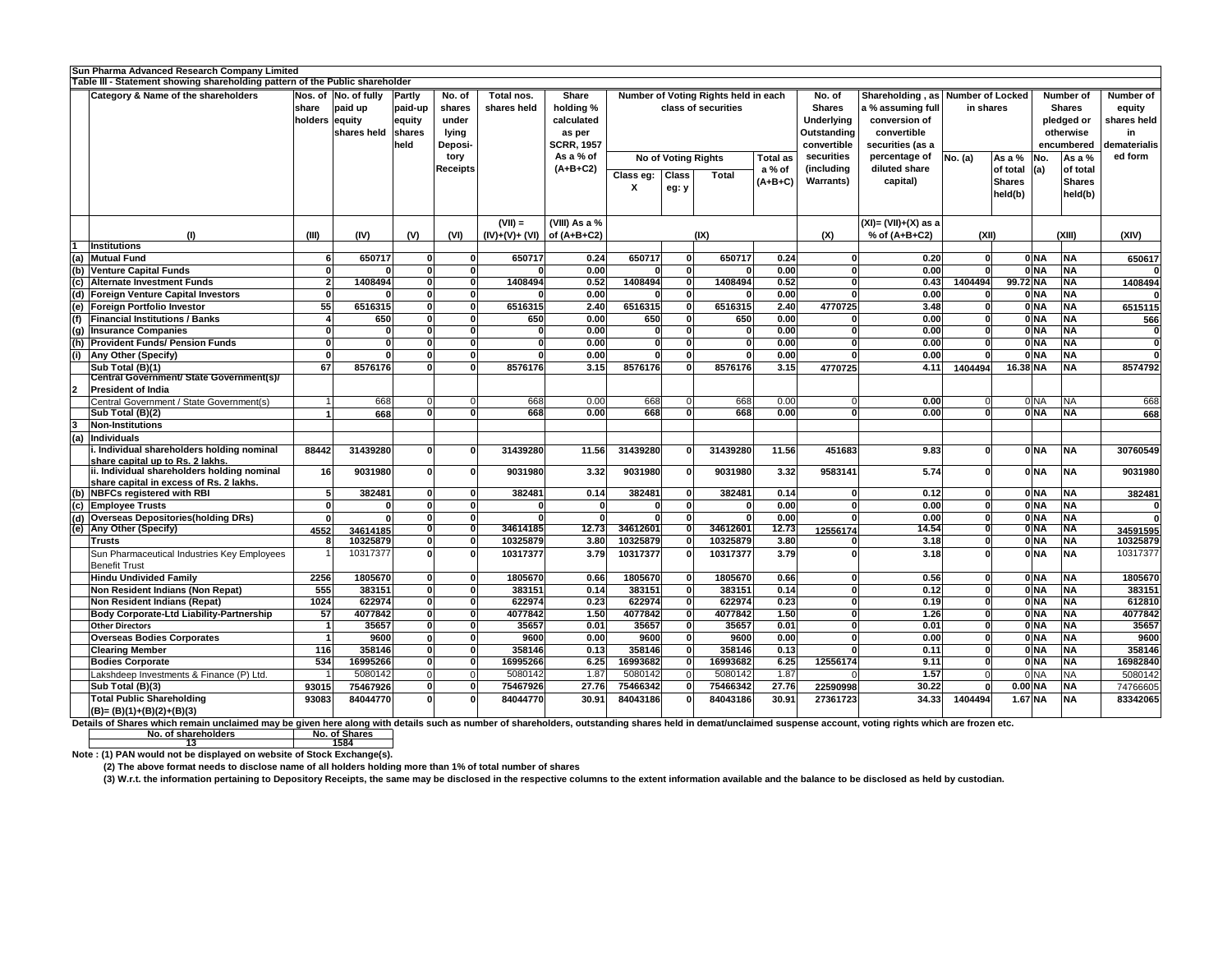|             | Sun Pharma Advanced Research Company Limited                                                  |                 |                               |               |           |                              |                                                    |              |                            |              |        |                                |                                           |           |               |                  |                       |                                                    |
|-------------|-----------------------------------------------------------------------------------------------|-----------------|-------------------------------|---------------|-----------|------------------------------|----------------------------------------------------|--------------|----------------------------|--------------|--------|--------------------------------|-------------------------------------------|-----------|---------------|------------------|-----------------------|----------------------------------------------------|
|             | Table IV - Statement showing shareholding pattern of the Non Promoter- Non Public shareholder |                 |                               |               |           |                              |                                                    |              |                            |              |        |                                |                                           |           |               |                  |                       |                                                    |
|             |                                                                                               |                 |                               |               |           |                              |                                                    |              |                            |              |        | No. of                         | Shareholding,                             | Number of |               | <b>Number of</b> | <b>Shares pledged</b> |                                                    |
|             |                                                                                               |                 |                               |               | No. of    |                              | <b>Shareholdin Number of Voting Rights held in</b> |              |                            |              |        | <b>Shares</b>                  | $\vert$ as a % assuming $\vert$ Locked in |           |               | or otherwise     |                       |                                                    |
|             |                                                                                               |                 | No. of                        |               | shares    |                              | lg %                                               |              | leach class of securities  |              |        | Underlying                     | full conversion of shares                 |           |               | encumbered       |                       | Number of                                          |
|             |                                                                                               |                 | fully                         | <b>Partly</b> | underlyin |                              | calculated                                         |              |                            |              |        | <b>Outstanding convertible</b> |                                           |           |               |                  |                       | <b>equity</b>                                      |
|             |                                                                                               |                 | $ $ paid up $ $ paid-up $ $ g |               |           |                              | as per                                             |              | <b>No of Voting Rights</b> |              |        | convertible                    | securities (as a                          |           | As a $%$      |                  | As a % shares         |                                                    |
|             |                                                                                               | Nos. of  equity |                               | equity        | Deposito  |                              | <b>SCRR, 1957</b>                                  |              |                            |              |        | Total as securities            | percentage of                             |           | of total      |                  | of total   held in    |                                                    |
|             |                                                                                               |                 | shareh shares                 | shares  ry    |           | Total nos.                   | As a % of                                          | <b>Class</b> | <b>Class</b>               |              | a % of | $\int$ (including              | diluted share                             |           | <b>Shares</b> |                  |                       | <b>Shares dematerial</b>                           |
|             | <b>Category &amp; Name of the shareholders</b>                                                | <b>olders</b>   | held                          | held          |           | <b>Receipts Shares held</b>  | $(A+B+C2)$                                         | leg: X       | eg: y                      | <b>Total</b> |        | $ $ (A+B+C)   Warrants)        | capital)                                  |           |               |                  |                       | $ No. (a)   held(b)  No. (a)   held(b)  ised form$ |
|             |                                                                                               |                 |                               |               |           | $(VII) =$                    | $ $ (VIII) As a % $ $                              |              |                            |              |        |                                | $(XI) = (VII)+(X) As$                     |           |               |                  |                       |                                                    |
|             |                                                                                               | (III)           | (IV)                          | (V)           | (VI)      | (IV)+(V)+ (VI)   of (A+B+C2) |                                                    |              |                            | (IX)         |        | (X)                            | a % of (A+B+C2)                           |           | (XII)         |                  | (XIII)                | (XIV)                                              |
|             | <b>Custodian/DR Holder</b>                                                                    |                 |                               |               |           |                              |                                                    |              |                            |              |        |                                |                                           |           |               | 0 <sub>NA</sub>  | <b>INA</b>            |                                                    |
|             | Employee Benefit Trust (under SEBI (Share                                                     |                 |                               |               |           |                              |                                                    |              |                            |              |        |                                |                                           |           |               |                  |                       |                                                    |
| $ 2\rangle$ | based Employee Benefit) Regulations, 2014)                                                    |                 |                               |               |           |                              |                                                    |              |                            |              |        |                                |                                           |           |               | $0$ NA           | <b>NA</b>             |                                                    |
|             | Total Non-Promoter- Non Public Shareholding                                                   |                 |                               |               |           |                              |                                                    |              |                            |              |        |                                |                                           |           |               |                  |                       |                                                    |
|             | $(C)=(C)(1)+(C)(2)$                                                                           |                 |                               |               |           |                              |                                                    |              |                            |              |        |                                |                                           |           |               | 0 NA             | <b>NA</b>             |                                                    |

**(3) W.r.t. the information pertaining to Depository Receipts, the same may be disclosed in the respective columns to the extent information available and the balance to be disclosed as held by custodian.**

**Note :**

**(2) The above format needs to disclose name of all holders holding more than 1% of total number of shares**

**(1) PAN would not be displayed on website of Stock Exchange(s).**